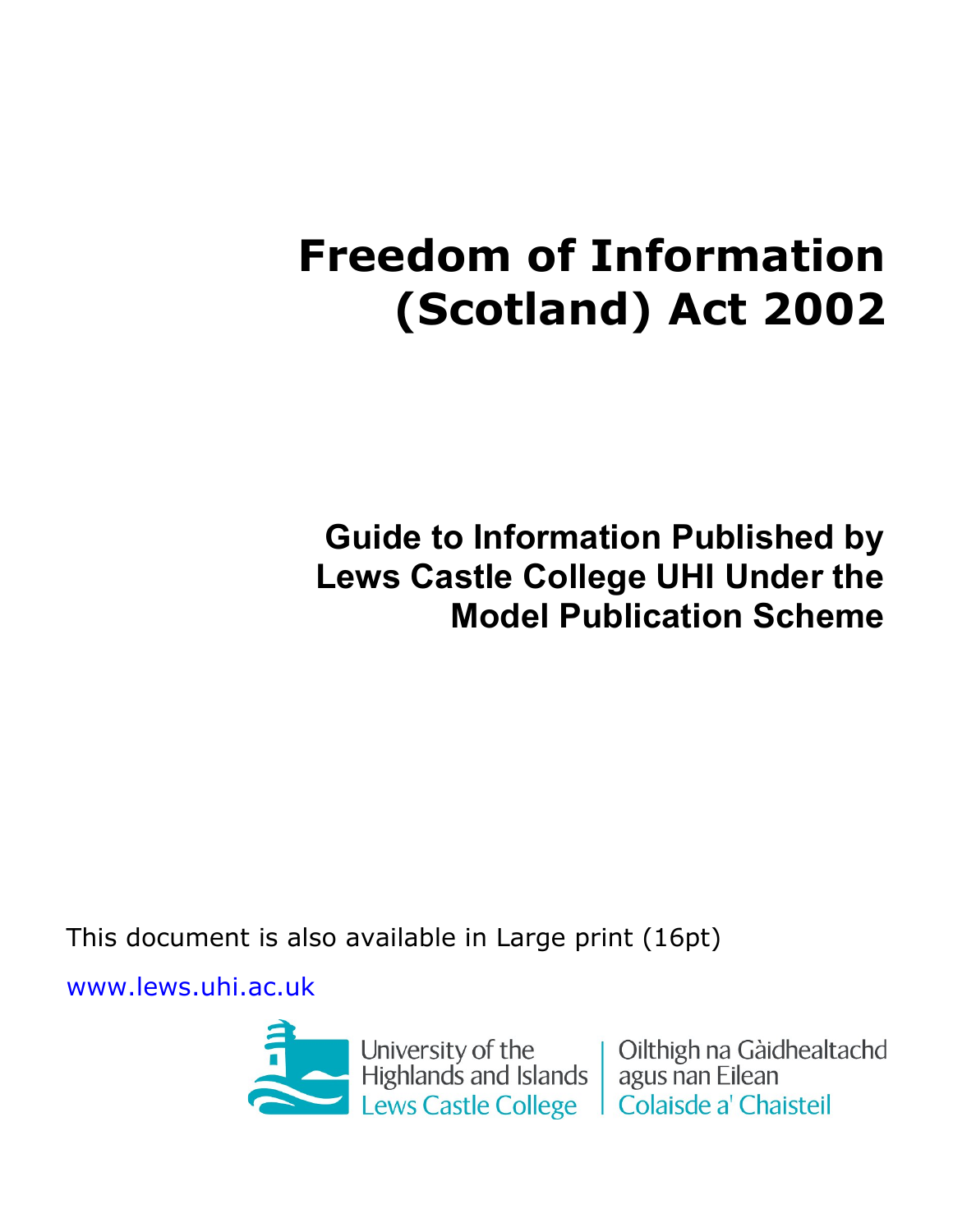## **INTRODUCTION**

In this section you will find

- An Introduction to the Publication Scheme
- The 9 Broad Classes of Information
- How We Make the Information Available

# **INTRODUCTION TO THE MODEL PUBLICATION SCHEME**

The Freedom of Information (Scotland) Act 2002 (FOISA) provides individuals with a right of access to all recorded information held by Lews Castle College UHI. Anyone can use this right, and information can only be withheld where FOISA expressly permits it.

FOISA requires Lews Castle College UHI to adopt and maintain a **publication scheme**, and to publish information in accordance with that scheme<sup>1</sup>. A publication scheme is a document which describes the information the college publishes, tells the public where to find it, and whether there is a charge for it. When deciding what it will publish, a college must consider the public interest in information about<sup>[2](#page-1-1)</sup>:

- its services, the cost of providing services, and the standards attained by those services
- the facts or analyses, on the basis of which it has made decisions of importance to the public
- the reasons for the decisions it has made

The Act also allows the Scottish Information Commissioner to prepare model publication schemes which can be adopted by a group of authorities<sup>3</sup>. The Commissioner has developed the Model Publication Scheme ('MPS'), which is suitable for adoption by all public authorities, including Scottish colleges.

Lews Castle College UHI has adopted the Scottish Information Commissioner's MPS in its entirety, without amendment. This means that we are committed to publishing all the information we hold, which is described by the classes in the MPS. All information that we publish will be added to this scheme and it will be updated regularly.

This document is the **Guide to Information** which Lews Castle College UHI makes available under the classes described in the MPS. It:

- allows the public to see what information is available in relation to each class
- states what charges may be applied
- explains how to find the information easily
- provides contact details for enquiries and to get help with accessing the information
- explains how to request information that has not been published.

Alongside FOISA, the Environmental Information (Scotland) Regulations 2004 (the EIRs) provides a separate right of access to the environmental information that we hold. The MPS also covers environmental information.

This Guide to Information was last updated in December 2019 (17/12/19).

<span id="page-1-0"></span><sup>&</sup>lt;sup>1</sup> See section 23 of FOISA.

<span id="page-1-1"></span><sup>2</sup> See section 23(3) of FOISA.

<span id="page-1-2"></span><sup>&</sup>lt;sup>3</sup> See section 24 of FOISA.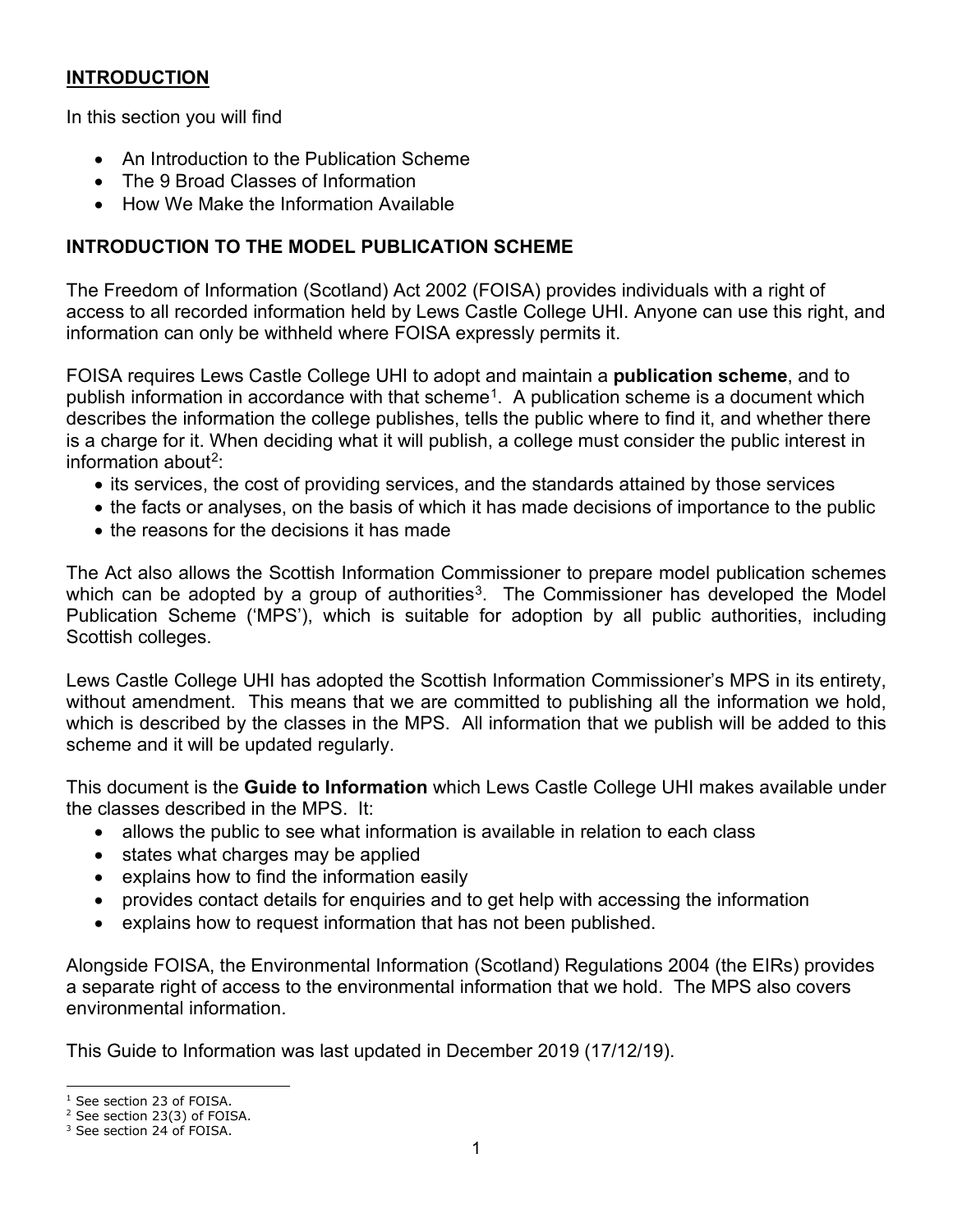# **THE 9 BROAD CLASSES OF INFORMATION**

The MPS sets out nine broad classes of information, and by adopting it, Lews Castle College UHI is committing to publishing everything that it holds which falls into the broad description given for each class. Several larger classes are broken down into a number of sub-classes for ease of use.

The MPS classes and sub-classes are:

## **Class 1: About Lews Castle College UHI**

- General information about Lews Castle College UHI
- Access to information
- Our constitution
- Corporate planning
- How Lews Castle College UHI is run
- Diversity
- Health and safety
- External and community relations
- Government and regulator relations

#### **Class 2: How Lews Castle College UHI deliver our functions and services**

- Student administration and support
- Teaching quality
- Information services

#### **Class 3: How we take decisions and what we have decided**

#### **Class 4: What we spend and how we spend it**

#### **Class 5: How we manage our human, physical and information resources**

- Human resources
- Physical resources
- Information resources

#### **Class 6: How we procure goods and services from external providers**

#### **Class 7: How we are performing**

#### **Class 8: Our commercial publications**

#### **Class 9: Open data**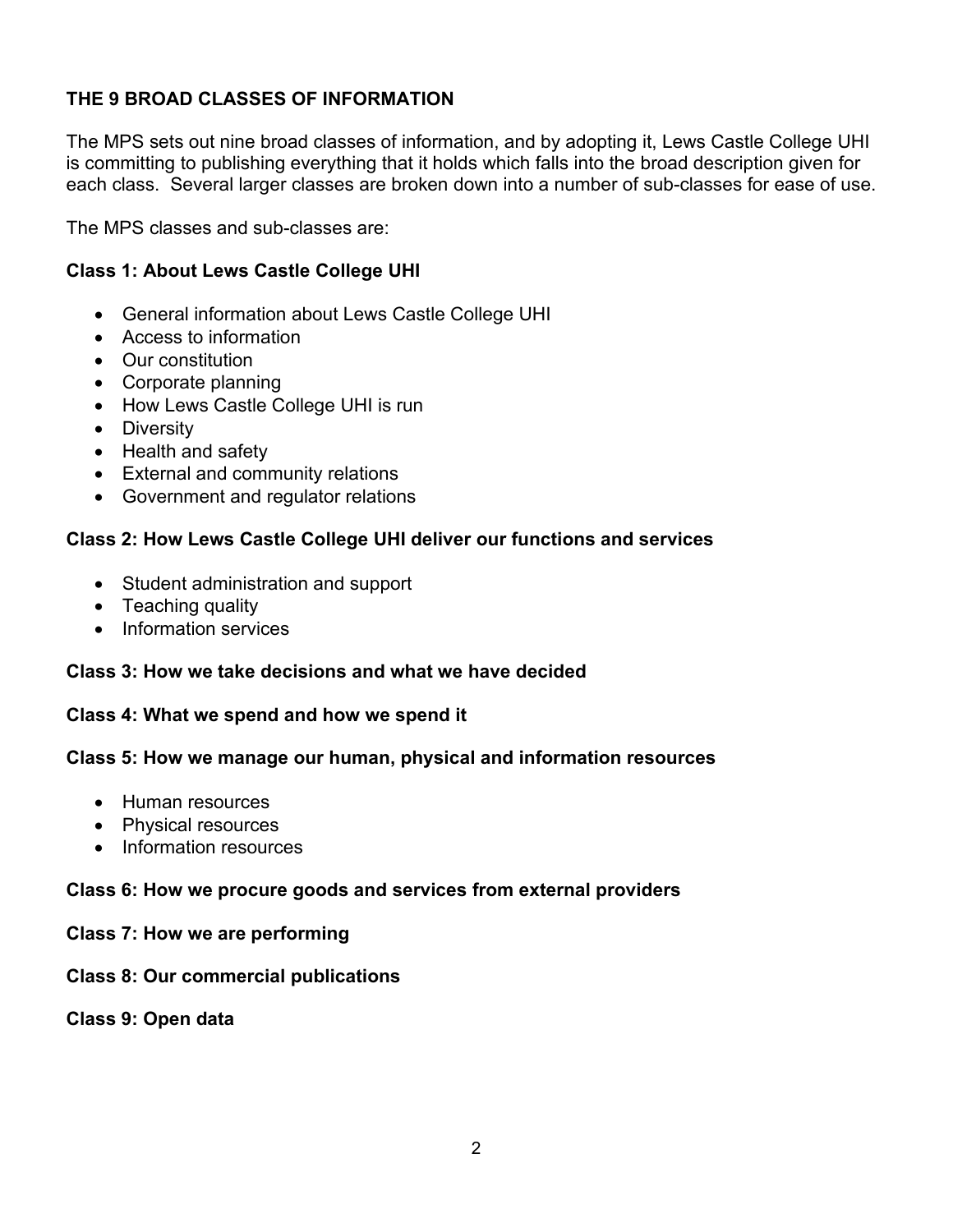## **HOW WE MAKE THE INFORMATION AVAILABLE**

The MPS describes the standards for e.g. copyright, charging, availability and formats, which an authority is committing to when it adopts the MPS. This Guide sets out the specific arrangements we have made at Lews Castle College UHI, including ways we can help you to access information.

#### **Enquiries and Assistance – Freedom of Information Officer**

Our Freedom of Information Officer can help if you are:

- Having trouble finding information on the website
- Planning to visit our premises to inspect any of the information in this Guide
- Looking for information by email, phone or post
- Requesting a copy of any information that we hold that is not available under the MPS
- Providing comments or feedback on the guide
- Making a complaint about the information we publish

Please contact the Freedom of Information Officer at:

Lews Castle College UHI Stornoway, Isle of Lewis HS2 0XR

email **[lefoi@uhi.ac.uk](mailto:lefoi@uhi.ac.uk)** tel 01851770000

#### **Availability and format of information**

We make the information available in a variety of ways as set out below.

Online: Most information listed in our Guide to Information is available to download from our website, and links to this material are provided. Often a link within the classes will take you direct to the relevant page or document.

Where there is no such link, use our website's "Search" facility at:

# **<https://search.uhi.ac.uk/s/search.html?query=&collection=uhi-meta&gscope1=lews>**

If you are still having trouble finding information, please contact the Freedom of Information Officer for further assistance, contact details above.

By Inspection: You can choose to visit our premises to inspect any of the information in this Guide. However it would be helpful if you could contact the Freedom of Information Officer in advance so we can ensure you can be dealt with efficiently when you arrive – contact details above.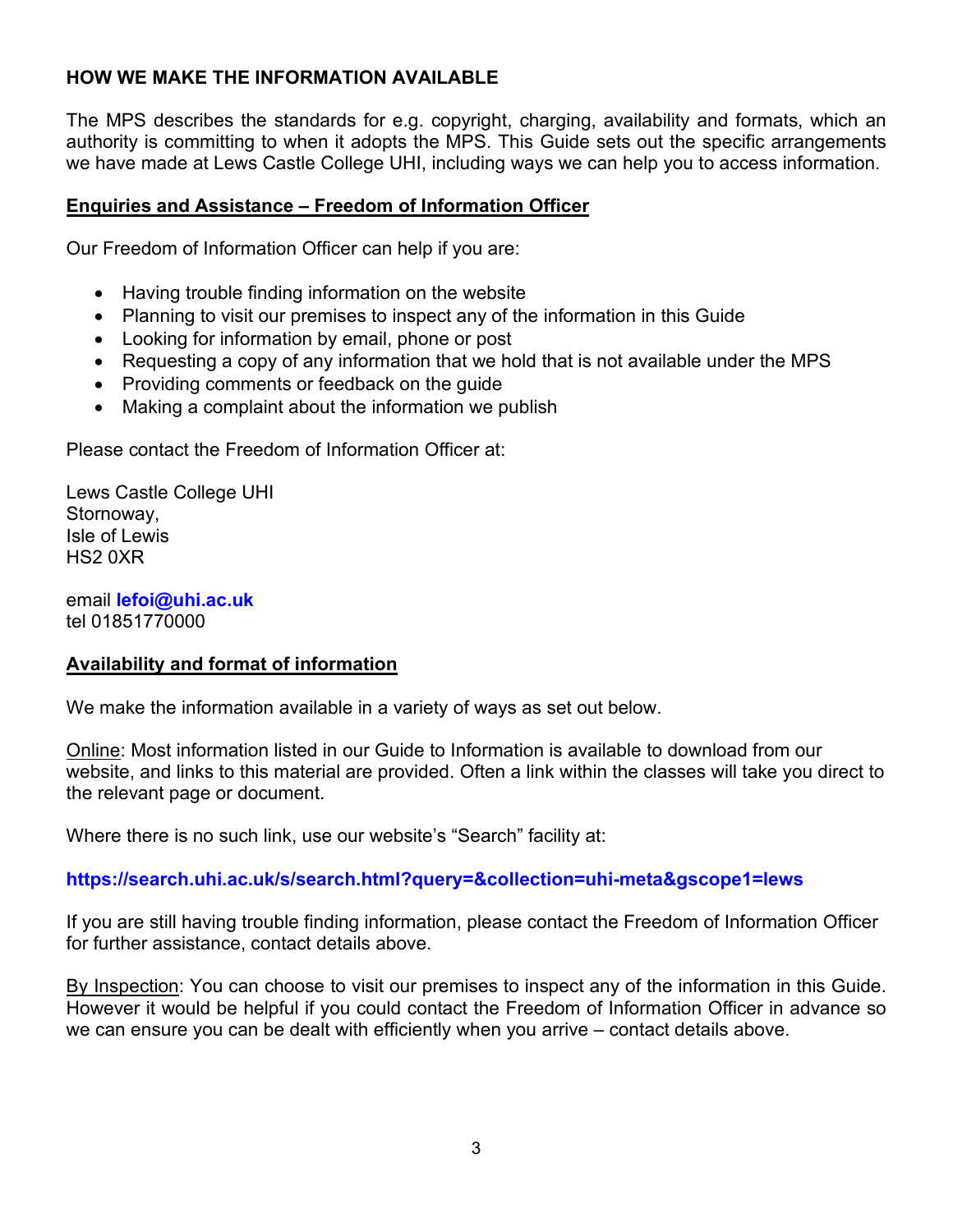By e-mail: If the information you are looking for is listed in our Guide but is not published on our website, you can request it by e-mailing us at **[lefoi@](mailto:lefoi@uhi.ac.uk)uhi.ac.uk.** We will usually be able to send you the information you are looking for by email.

When requesting information from us, please provide a telephone number so that we can call you to clarify details, if necessary.

However we offer alternative arrangements for people who do not want to, or cannot, access the information online (or by inspection at our premises). For example, we can usually arrange to send information to you in paper copy (although there may be a charge for this).

By phone: You can also request information by phone. Please call 01851770000 to request information available under this Guide.

By post**:** To obtain information listed under the scheme as a printed document or other format by post, please send your request to the Freedom of Information Officer, contact details above.

When writing to us to request information, please include your name, address and phone number and full details of the information you would like to receive. We may need to phone you to clarify the information you want.

Copyright**:** Where Lews Castle College UHI holds the copyright in its published information, the information may be copied or reproduced without formal permission, provided that:

- it is copied or reproduced accurately
- it is not used in a misleading context, and
- the source of the material is identified

Where Lews Castle College UHI does not hold the copyright in information we publish, we will make this clear.

Charges**:** This section explains when we may make a charge for our publications and how any charge will be calculated. There is no charge to view information on our website or at our premises.

We may charge for providing information to you e.g., photocopying and postage, but we will charge you no more than it actually costs us to do so. We will always tell you what the cost is before providing the information to you.

Our photocopying charge per sheet of paper is shown below:

| <b>Black and White Photocopying:</b> | Colour Photocopying: |
|--------------------------------------|----------------------|
| A4: 5p a sheet                       | $A4: 10p$ a sheet    |
| $A3: 10p$ a sheet                    | $A3: 20p$ a sheet    |

Information provided on CD-Rom will be charged at £1.00 per computer disc.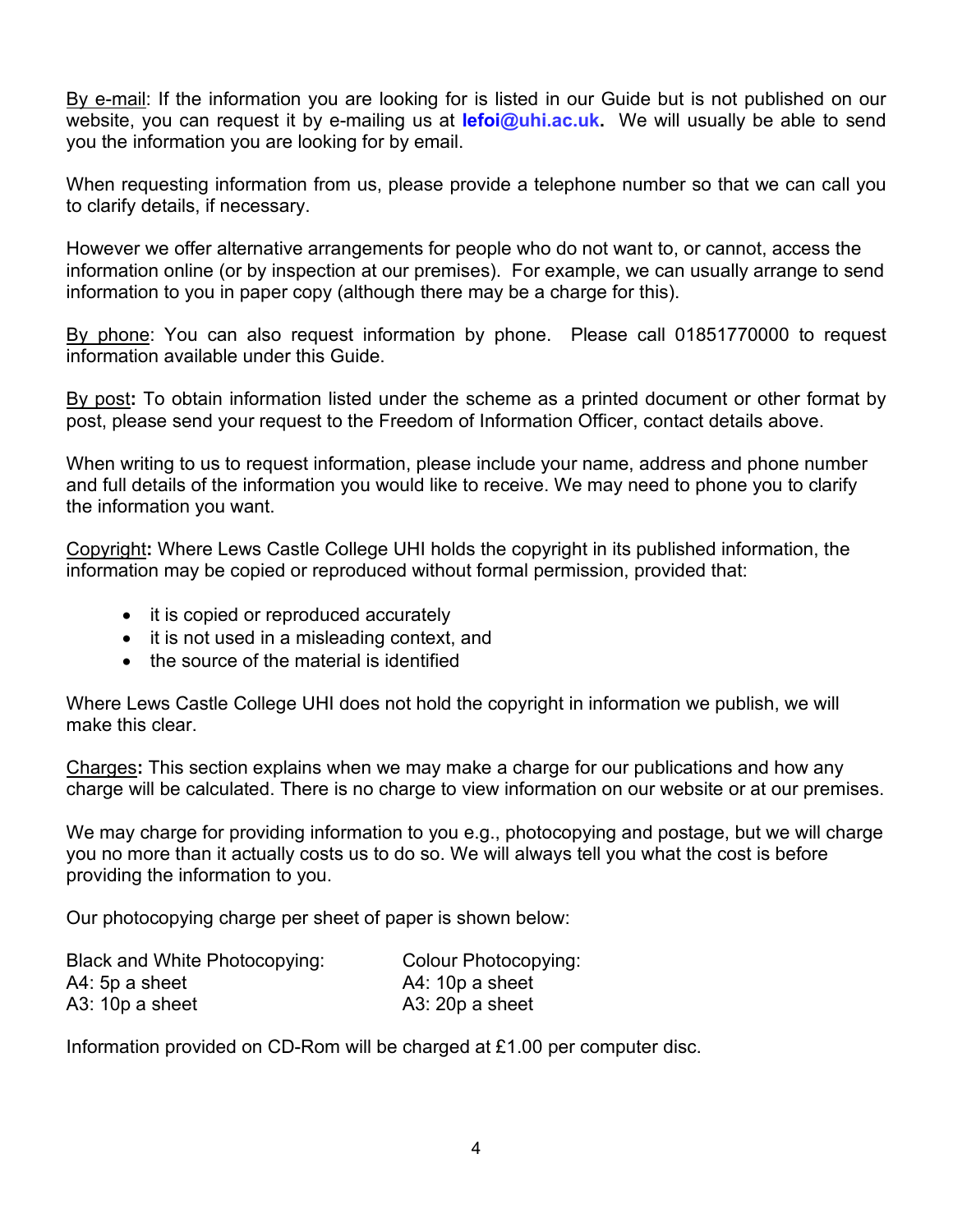Postage costs will be recharged at the rate we pay to send the information to you. When providing copies of pre-printed publications, we will charge no more than the cost per copy of the total print run. We do not pass any other costs on to you in relation to our published information. This charging schedule does not apply to any commercial publications (see Class 8).

Exempt Information**:** If a document we publish contains information that is exempt under Scotland's freedom of information laws (for example sensitive personal information or a trade secret), we may remove or black out the information before publication, but we will explain why. Note that information will only be withheld, however, where FOISA (or, in the case of environmental information, the EIRs) expressly permits it.

If you wish to complain about any information which has been withheld from you, contact the Freedom of Information Officer, contact details above.

Charges for information not available under the MPS: If you submit a request to us for information which **is not** available under the MPS the charges will be based on the following calculations:

## **General Information Requests:**

- There will be no charge for information requests which cost us £100 or less to process
- Where information costs between £100 and £600 to provide you may be asked to pay 10% of the cost. That is, if you were to ask for information that cost us £600 to provide, you would be asked to pay £50, calculated on the basis of a waiver for the first £100 and 10% of the remaining £500
- We are not obliged to respond to requests which will cost us over £600 to process
- In calculating any fee, staff time will be calculated at actual cost per staff member hourly salary rate to a maximum of £15 per person per hour
- We do not charge for the time used to determine whether we hold the information requested, nor for the time it takes to decide whether the information can be released. However, charges may be made for locating, retrieving and providing information to you
- In the event that we decide to impose a charge we will issue you with notification of the charge (a fees notice) and how it has been calculated. You will have three months from the date of issue of the fees notice in which to decide whether to pay the charge. The information will be provided to you on payment of the charge. If you decide not to proceed with the request there will be no charge to you

## **Charges for Environmental Information**

We do not charge for the time spent to determine whether we hold the information requested, nor for the time it takes to decide whether the information can be released. However, charges may be made for locating, retrieving and providing information to you.

In the event that we decide to impose a charge we will issue you with notification of the charge (a fees notice) and how it has been calculated. You will have 60 working days from the date of issue of the fees notice in which to decide whether to pay the charge. The information will be provided to you on payment of the charge. If you decide not to proceed with the request there will be no charge to you.

Charges are calculated on the basis of the actual cost to the authority of providing the information.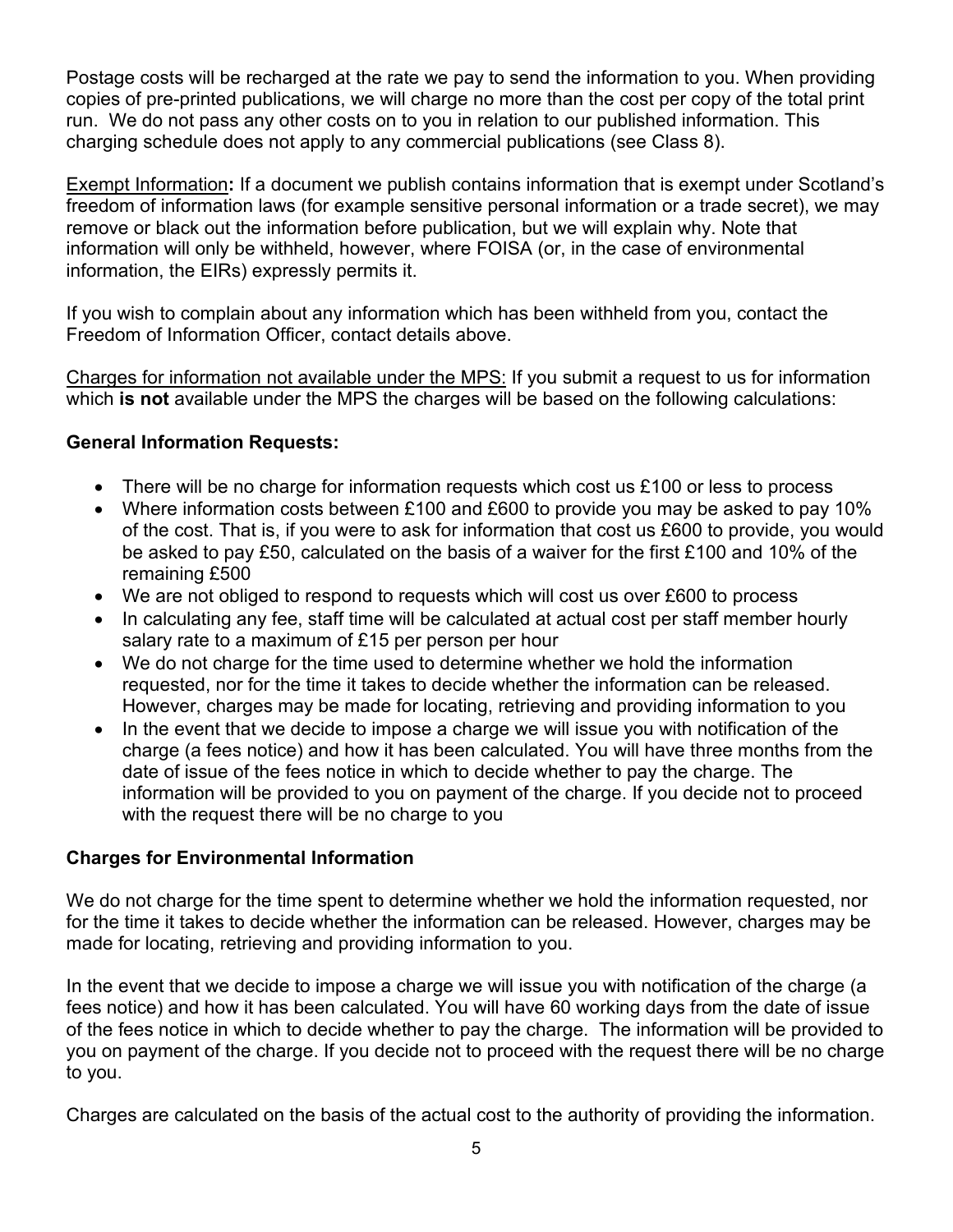- Photocopying is charged at 5p per A4 sheet for black and white copying, 10p per A4 sheet for colour copying
- Postage is charged at actual rate for first class mail
- Staff time is calculated at actual cost per staff member hourly salary rate to a maximum of £15 per person per hour

#### **Charges for your own personal data:**

There is no charge for requests for your own personal data.

Feedback or Complaints**:** We welcome feedback on how we can develop our Guide to Information further. If you would like to comment on any aspect of this Guide, please contact the Freedom of Information Officer, contact details above.

If you wish to complain about any aspect of this Guide, then please contact the Freedom of Information Officer, contact details above, and we will try and resolve your complaint as quickly as possible. Any complaint will be acknowledged within two working days of receipt and we will respond in full within twenty working days.

You have legal rights to access information under FOISA and EIRs and a right of appeal to the Scottish Information Commissioner if you are dissatisfied with our response. These rights apply only to information requests made in writing or another recordable format. Verbal requests for environmental information are acceptable.

If you are unhappy with our responses to your request you can ask us to review it and if you are still unhappy, you can make an appeal to the Scottish Information Commissioner.

#### **Scottish Information Commissioner**

Kinburn Castle Doubledykes Road St Andrews Fife KY16 9DS Tel: 01334 464610 Email: **[enquiries@itspublicknowledge.info](mailto:enquiries@itspublicknowledge.info)** Website: **[www.itspublicknowledge.info/home](http://www.itspublicknowledge.info/home/ScottishInformationCommissioner.aspx)**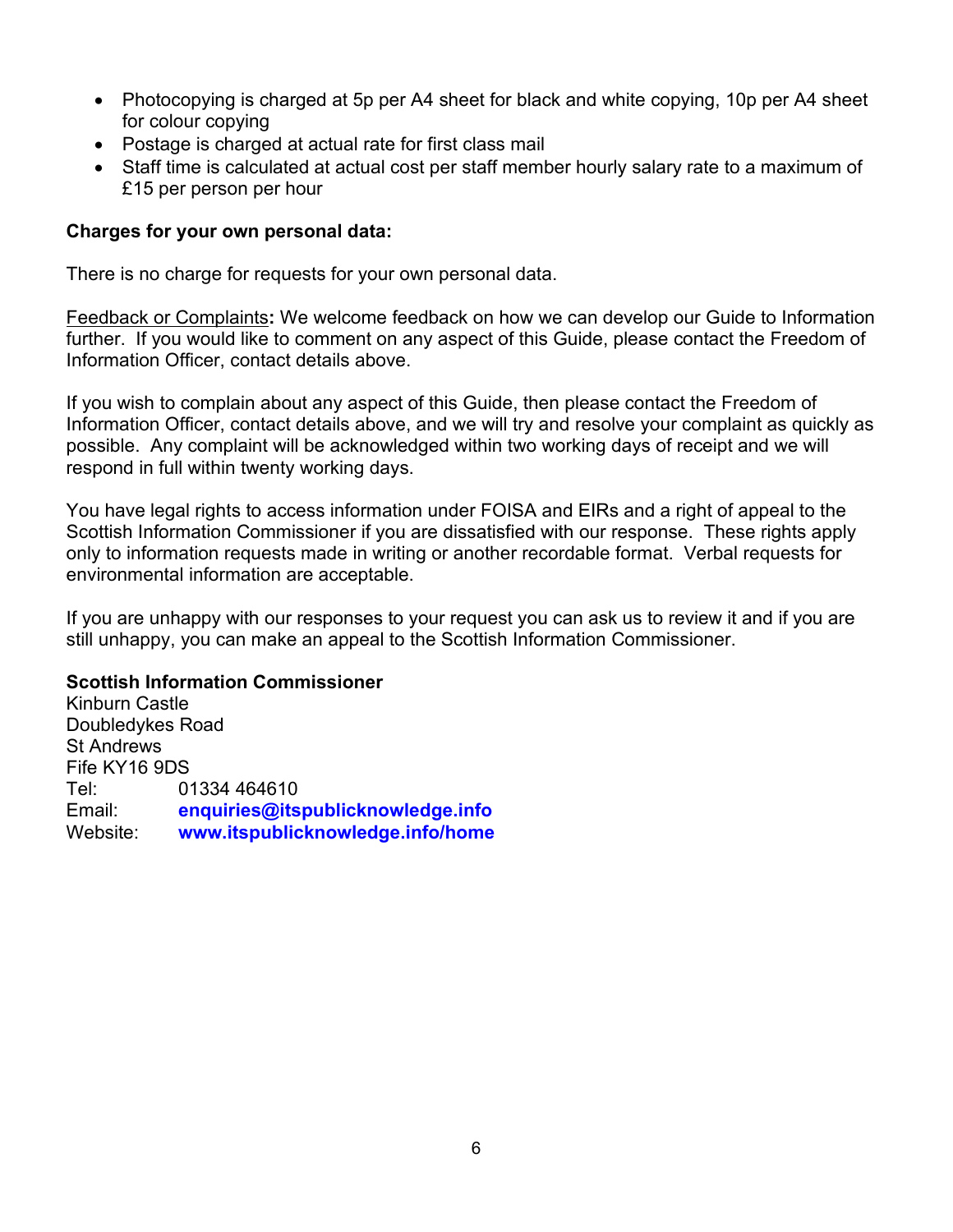## **CLASS 1: ABOUT LEWS CASTLE COLLEGE UHI**

Information about Lews Castle College UHI, who we are, where to find us, how to contact us, how we are managed and our external relations.

## **GENERAL INFORMATION ABOUT LEWS CASTLE COLLEGE UHI**

The main address of the College is:

Lews Castle College UHI Stornoway, Isle of Lewis Scotland HS2 0XR

The opening times of the Stornoway Campus are Monday to Friday 0800 to 1700. During periods of Evening Classes the building is open to 2100.

Information on term times and holidays is available in the **[College Calendar](https://www.lews.uhi.ac.uk/staff/college-calendar/)**.

Information about our other three campuses is available below:

#### **[North Uist Campus](https://www.lews.uhi.ac.uk/about-us/find-us/north-uist-campus/) [Benbecula Campus](https://www.lews.uhi.ac.uk/about-us/find-us/benbecula-campus/) [Barra Campus](https://www.lews.uhi.ac.uk/about-us/find-us/barra-campus/)**

The main enquiry points are:

| Switchboard: | tel | 01851770000                  |
|--------------|-----|------------------------------|
| Admissions:  |     | email leadmissions@uhi.ac.uk |
| Reception:   |     | email adminle@uhi.ac.uk      |

The main officers of the College are:

Iain Macmillan - Principal and Chief Executive Sheila Maclennan – Assistant Principal, Health, Humanities & Business Ann Murray – Assistant Principal, Technology & Performance Frank Rennie – Assistant Principal, Research, Enterprise & Development Roddy Ferguson – Head of Department, Technology Donald Macdonald – Head of Department, Health & Education Michael Smith – Head of Department, Humanities & Business Catherine Barron – Board Secretary

For information about:

Student Services contact: Kate Mawby, Student Support Services Manager **[kate.mawby@uhi.ac.uk](mailto:kate.mawby@uhi.ac.uk)**

Fees/Funding/Bursaries contact: Catherine Kelso, Student Funding Officer **[catherine.kelso@uhi.ac.uk](mailto:catherine.kelso@uhi.ac.uk)**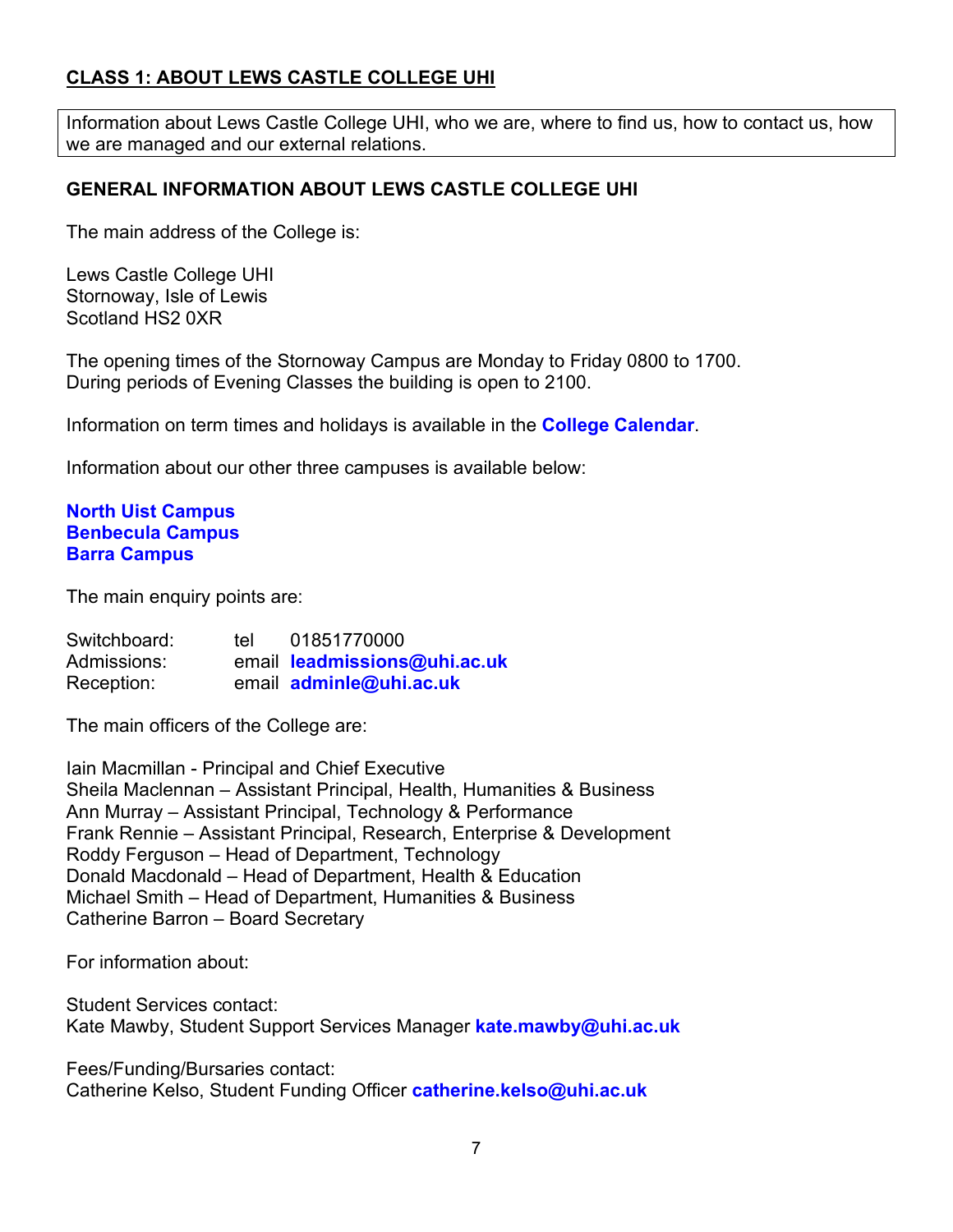## **Complaints**

Complaints about the college should be addressed to the Principal and Chief Executive Mr Iain Macmillan at the main College address above, or by email **[iain.macmillan@uhi.ac.uk](mailto:iain.macmillan@uhi.ac.uk)**

#### **Serving Official Documents**

These documents should be delivered to the Principal and Chief Executive Iain Macmillan at the above address or by email **[iain.macmillan@uhi.ac.uk](mailto:iain.macmillan@uhi.ac.uk)**

## **ACCESS TO INFORMATION**

Lews Castle College UHI is committed to an open and accountable environment and will treat Freedom of Information requests seriously.

A request for information will be answered within 20 working days of the request being received, and we will assist anyone who needs help formulating their request for information. If an exemption applies to the information requested, Lews Castle College UHI will inform the applicant of this. Charging arrangements are set out in the Introduction to this Guide, *How We Make Information Available*.

The applicant has a right to ask Lews Castle College UHI for a review of the decision not to disclose the information within 40 working days of being told. If, after the review the applicant is still unhappy with the decision, they have the right to take the matter to the Office of the Scottish Information Commissioner.

#### **Information Not on the Website**

To request information from Lews Castle College UHI which is not available from the College website, please contact the Freedom of Information Officer indicating the format in which you wish to receive a reply. Charging arrangements are set out in the Introduction to this Guide, *How We Make Information Available*.

## **Data Protection Policy and Subject Access Requests**

Lews Castle College UHI is committed to protecting the privacy of individuals. Our data protection policy is available here: **[Data Protection Policy](https://www.lews.uhi.ac.uk/t4-media/one-web/lews/about-us/foi/LCC-UHI-Data-Protection-Policy.pdf)**

If you wish to make a Subject Access Request please contact the Freedom of Information Officer who will provide you with the personal information which the College holds on you. Information will be provided within one month of the date of receipt of the request.

#### **Environmental Information**

Requests for environmental information including environmental policies and procedures should be addressed to the Freedom of Information Officer, contact details below. Charging arrangements are set out in the Introduction to this Guide, *How We Make Information Available*.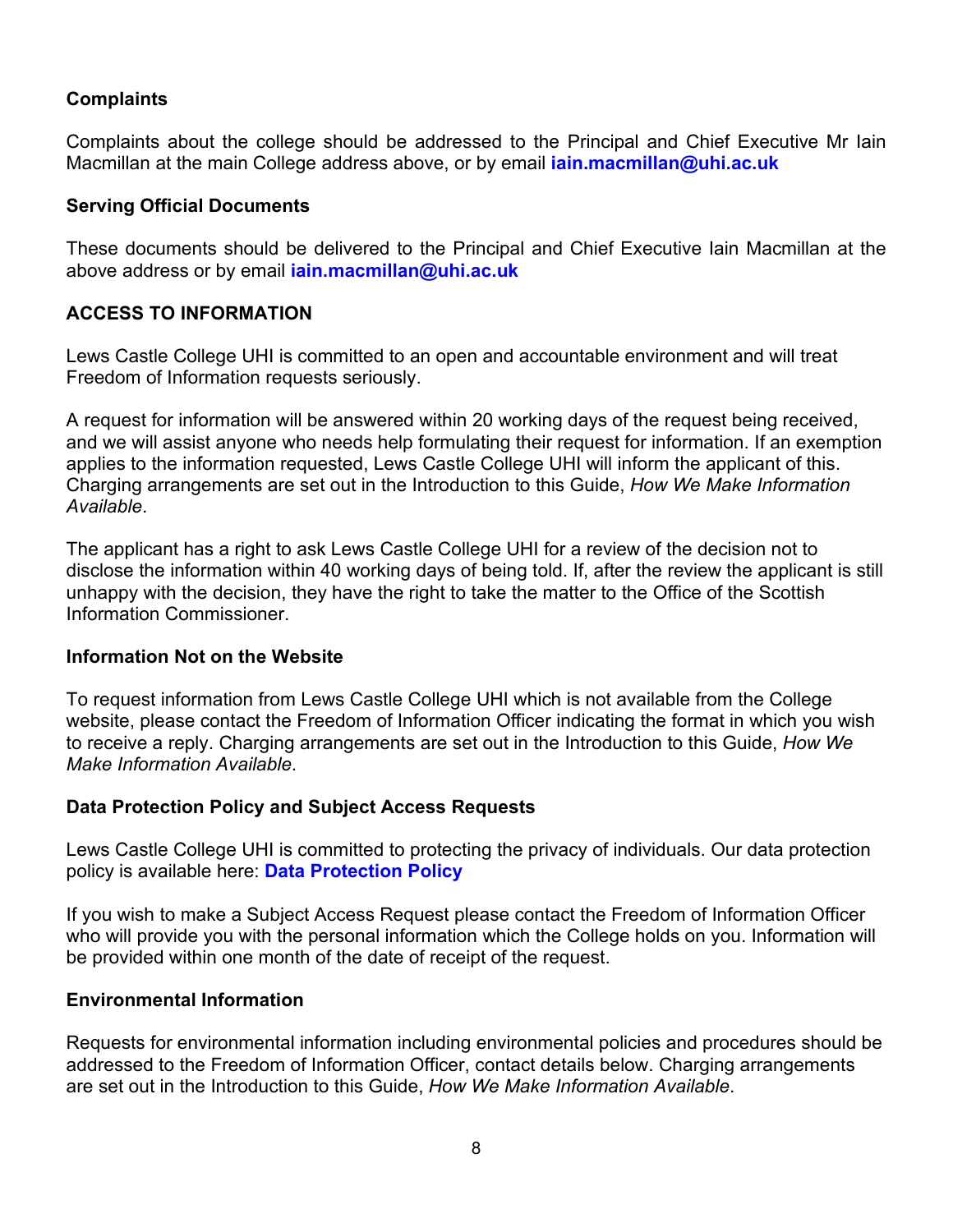## **Contact Details for Freedom of Information Officer**

Freedom of Information Officer Lews Castle College UHI Stornoway, Isle of Lewis HS2 0XR E-mail: **[lefoi@uhi.ac.uk](mailto:lefoi@uhi.ac.uk)** Telephone: 01851770000

## **OUR CONSITUTION**

Information on how the College was established and its standing from a legal perspective is set out in our **[Constitution](https://www.lews.uhi.ac.uk/t4-media/one-web/lews/about-us/board-of-management/board-publications/bom-Constitution.pdf)**.

#### **CORPORATE PLANNING**

Our Mission is to: deliver excellent learning and teaching, research and enterprise: locally, regionally, nationally and internationally.

Our Strategic Plan is available here**: [Strategic Plan 2018-23](https://www.lews.uhi.ac.uk/t4-media/one-web/lews/about-us/publications/Strategic-Plan-2018--23---English.pdf)**

Corporate strategies and internal procedures for planning and resource allocation are published on the **[Publications and Policies](https://www.lews.uhi.ac.uk/about-us/publications-and-policies/)** page.

#### **HOW LEWS CASTLE COLLEGE UHI IS RUN**

Compliance with government legislation and with the requirements of the Scottish Funding Council and other statutory bodies is the responsibility of the **[Board of Management](https://www.lews.uhi.ac.uk/about-us/board-of-management/)**. The Board exercises its responsibility through the Principal, who is the Chief Executive of the College and the Accountable Officer.

The arrangements for appointment to the Board of Management are contained in its **[Standing](https://www.lews.uhi.ac.uk/t4-media/one-web/lews/about-us/board-of-management/board-publications/bom--Standing-Orders.pdf)  [Orders](https://www.lews.uhi.ac.uk/t4-media/one-web/lews/about-us/board-of-management/board-publications/bom--Standing-Orders.pdf)**. These, together with details of the **[Current Members of the Board](https://www.lews.uhi.ac.uk/about-us/board-of-management/meet-the-board)** and related documents are available on the **[Board publications](https://www.lews.uhi.ac.uk/about-us/board-of-management/board-publications/)** page.

The Code of Conduct including arrangements for the registration and declaration of interests is published here: **[Code of Conduct.](https://www.lews.uhi.ac.uk/t4-media/one-web/lews/about-us/board-of-management/board-publications/bom-code-of-conduct.pdf)**

The Register of Interests for members of the governing body is available here: **[Register of](https://www.lews.uhi.ac.uk/t4-media/one-web/lews/about-us/board-of-management/board-publications/Register-of-Interests-Feb-2019.pdf)  [Interests](https://www.lews.uhi.ac.uk/t4-media/one-web/lews/about-us/board-of-management/board-publications/Register-of-Interests-Feb-2019.pdf)**. Members of the Senior Management Team and any other members of staff who have interests which may at any time conflict with those of the College are required to declare these in the Register of Staff interests.

Details of other policies are available from the Secretary to the Board of Management, Ms Catherine Barron **[catherine.barron@uhi.ac.uk](mailto:catherine.barron@uhi.ac.uk)**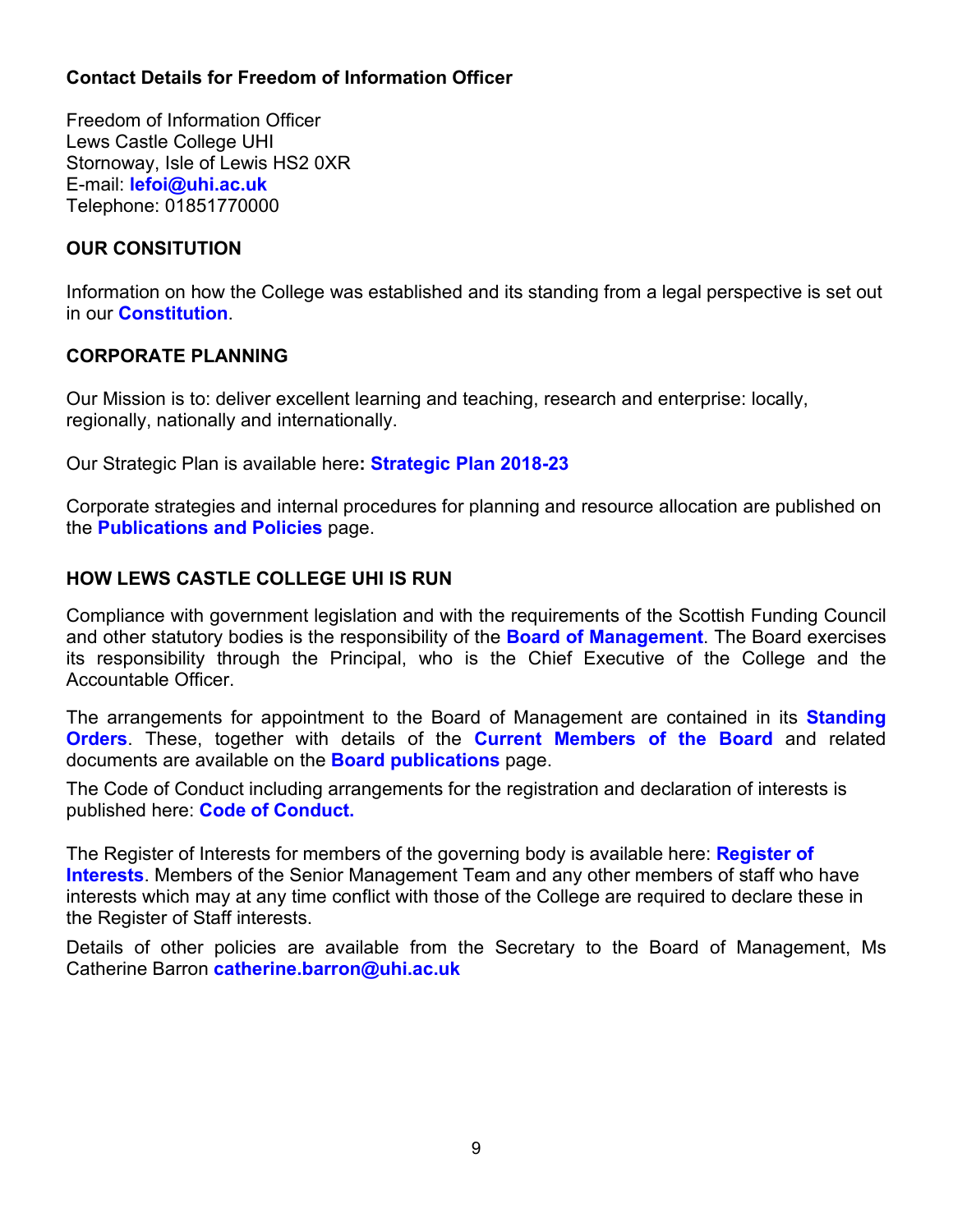## **DIVERSITY**

Policies, procedures and guidelines relating to support and equality for disabled people are published in the **[Mainstreaming Report and Equality Outcomes](https://www.lews.uhi.ac.uk/t4-media/one-web/lews/about-us/publications/Mainstreaming-and-Equality-Outcomes-Progress-Report-2019.pdf)**.

A description of the college's support structures for disability issues is included in the **[Student](https://www.lews.uhi.ac.uk/t4-media/one-web/lews/about-us/publications/Student-Handbook---Session-2019-20.pdf)  [Handbook](https://www.lews.uhi.ac.uk/t4-media/one-web/lews/about-us/publications/Student-Handbook---Session-2019-20.pdf)** and information provided on **[Student Services](https://www.lews.uhi.ac.uk/students/student-services/)**. These include details of how to get information about support for disabled people.

The college's diversity and equality strategies are included in the **[Mainstreaming Report and](https://www.lews.uhi.ac.uk/t4-media/one-web/lews/about-us/publications/Mainstreaming-and-Equality-Outcomes-Progress-Report-2019.pdf)  [Equality Outcomes](https://www.lews.uhi.ac.uk/t4-media/one-web/lews/about-us/publications/Mainstreaming-and-Equality-Outcomes-Progress-Report-2019.pdf)**.

Summary statistics on support for disability within the college e.g. statistics on the numbers of staff and students with particular types of disability are included in the **[Mainstreaming Report and](https://www.lews.uhi.ac.uk/t4-media/one-web/lews/about-us/publications/Mainstreaming-and-Equality-Outcomes-Progress-Report-2019.pdf)  [Equality Outcomes](https://www.lews.uhi.ac.uk/t4-media/one-web/lews/about-us/publications/Mainstreaming-and-Equality-Outcomes-Progress-Report-2019.pdf)**.

#### **HEALTH AND SAFETY**

Policies, procedures and guidelines relating to Health and Safety are set out in the 'Health and Safety' section of the **[Publications and Policies](https://www.lews.uhi.ac.uk/about-us/publications-and-policies/)** page. This includes annual reports to the governing body on health and safety issues.

Regular monitoring of health and safety matters is carried out by the Health & Safety Committee chaired by the Principal and Chief Executive, Iain Macmillan. This Committee also monitors the College's support structures for Health and Safety.

Procedures for recording and retaining summary statistics on accidents and incidents within the College comply strictly with HSE guidelines and in accordance with the Data Protection Act.

Further information on policies, procedures and guidelines relating to Health and Safety is available from Norman Macleod, Health & Safety Adviser, at 01851 770375 or e-mail **[norman.macleod@uhi.ac.uk.](mailto:norman.macleod@uhi.ac.uk)**

Health and Safety related FOI requests should be sent to the FOI officer **[lefoi@uhi.ac.uk](mailto:leregsitry@uhi.ac.uk)**.

#### **EXTERNAL AND COMMUNITY RELATIONS**

The College provides facilities for the hire of rooms for meetings and conferences to local organisations and its cafeteria is open to members of the public.

Information created specifically to publicise facilities and activities including press releases, college website, newsletters and magazines: this information is published on the College website and through social media channels (Facebook and Twitter).

Information on any subsidiary companies (wholly and part owned) and other significant financial interests are set out in the Annual Accounts. These are published under the 'general' section of the **[Publications and Policies page.](https://www.lews.uhi.ac.uk/about-us/publications-and-policies/)**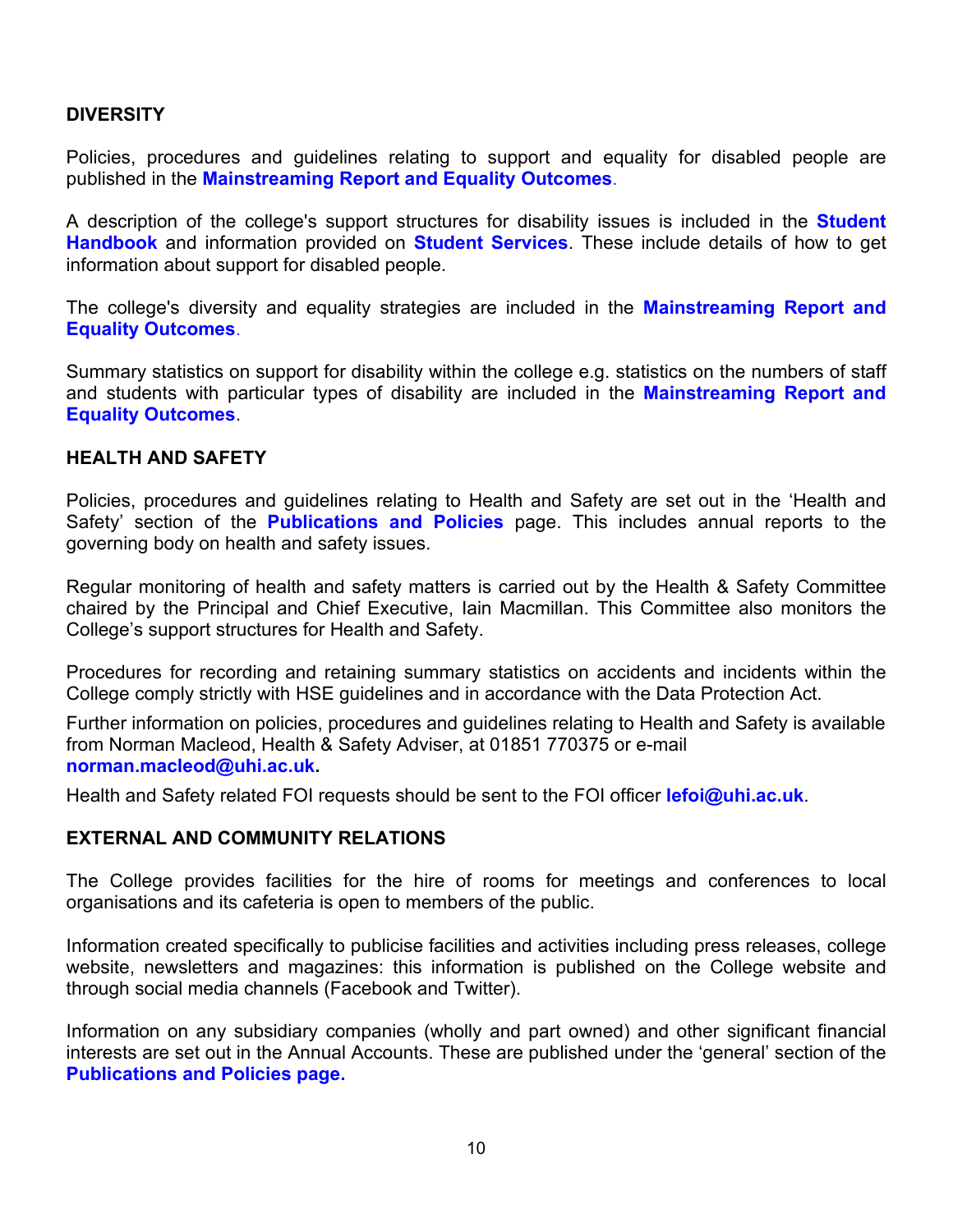Information on strategic agreements with other bodies is set out in the **[UHI Articles of](https://www.uhi.ac.uk/en/about-uhi/governance/articles-of-association/)  [Association](https://www.uhi.ac.uk/en/about-uhi/governance/articles-of-association/)**.

Arrangements for keeping in touch with former staff and students including constitution of alumni organisations, services provided to alumni – no information available.

Promotional material relating to institutional fundraising objectives, including fundraising plans and prospectuses – no information available.

## **GOVERNMENT AND REGULATORY RELATIONS**

The College provides reports for the **[Scottish Funding Council](http://www.sfc.ac.uk/)** and **[HESA](http://www.hesa.ac.uk/)** (direct or through UHI). These reports include student data, finance, student destination statistics and staffing.

College Reviews and follow up reports, and Subject Reviews and follow up reports are produced by **[Education Scotland](https://education.gov.scot/)**.

The College is required to produce Annual Accounts and Statement of Accounts for **[SFC](http://www.sfc.ac.uk/home/home.aspx)**. The Annual Accounts are published on the 'general' section of the **[Publications and Policies](https://www.lews.uhi.ac.uk/about-us/publications-and-policies/)** page.

Statistical information on student admission, progression and completion is published annually by the Scottish Funding Council under **[Publications and Statistics](http://www.sfc.ac.uk/publications-statistics/publications-statistics.aspx)**. This include information on:

- Student qualifications on entry;
- The range of student entrants classified by age, sex, ethnicity, disability and geographical origin;
- Student progress and retention data for each year of each course/programme;
- Data on student completion;
- Data on qualifications awarded;
- Data on employment/training outcomes for students.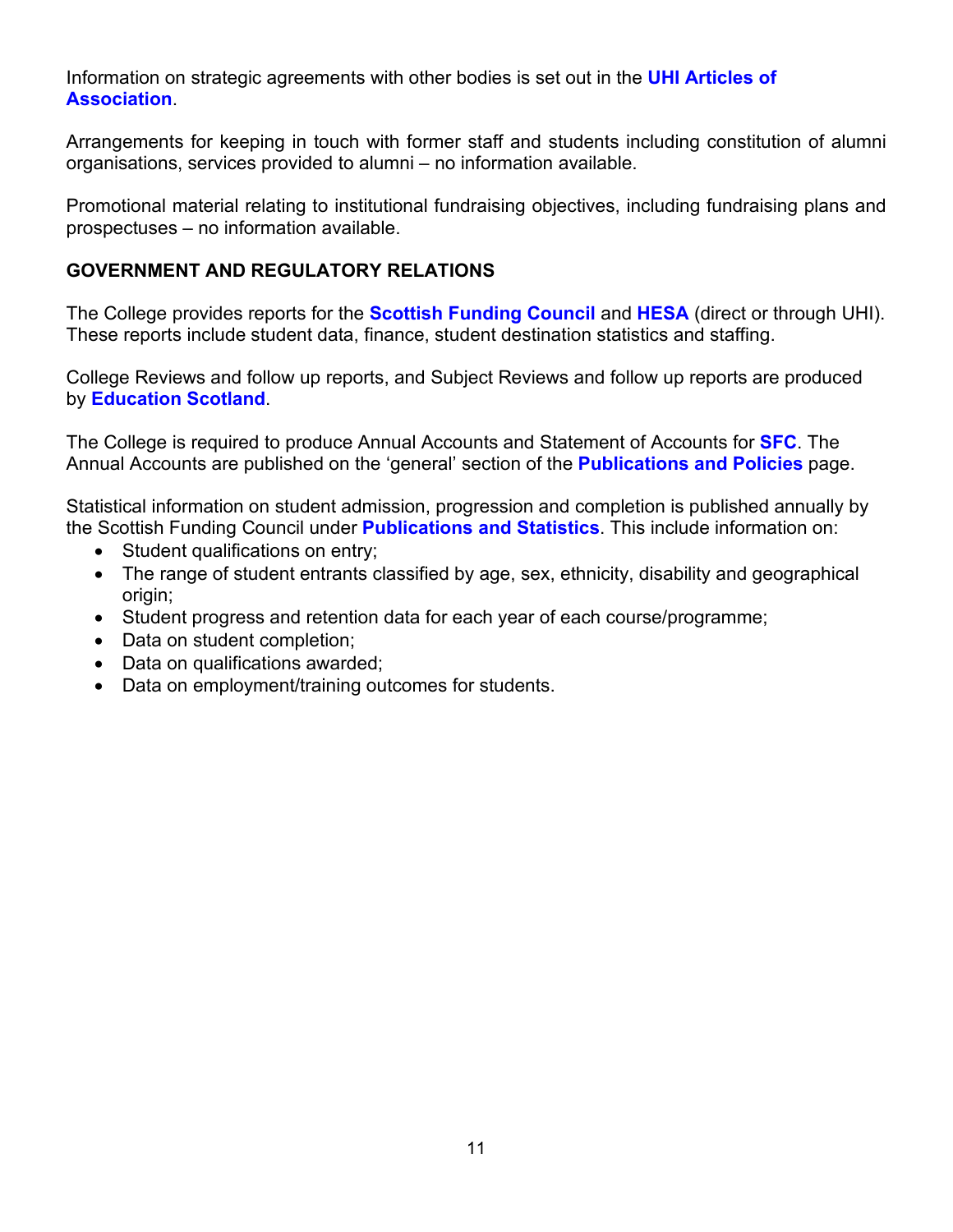# **CLASS 2: HOW WE DELIVER OUR FUNCTIONS AND SERVICES**

Information about our work, our strategy and policies for delivering functions and services and information for our service users.

## **STUDENT ADMINISTRATION AND SUPPORT**

This section contains information on how the college manages the administration and progression of students from admission to course completion, including student support services.

Information on programmes offered by the college including structure and broad content of each programme and qualification gained if successful is published on the **[Course Information](https://www.lews.uhi.ac.uk/courses)** page.

This also includes information on the College's admissions procedures and policies including:

- Information on how to obtain a prospectus, attend an open day, visit the college, apply for admission.
- General/course-specific entry requirements.
- Policies and procedures for dealing with applications, including those covering the assessment of external qualifications.
- The college's widening participation policies

Further information is also available in the relevant sections published under the **[Studying at LCC](https://www.lews.uhi.ac.uk/study-at-lcc/)** page.

Information on tuition fees and other charges including information on the college's tuition fees (for home/EU and overseas students) and any other costs to students (identifying whether these are compulsory), when payment must be made, how payments can be made, and whether instalment options are available is published on the **[How Much Will It Cost?](https://www.uhi.ac.uk/en/studying-at-uhi/first-steps/how-much-will-it-cost/)** section of the website.

Information on the college's arrangements for registering students including policies and procedures covering student enrolment is available under the **[Studying at LCC](https://www.lews.uhi.ac.uk/study-at-lcc/)** page. The Registry and Enrolment functions are supported by UHI and governed by their **[Academic Standards and](https://www.uhi.ac.uk/en/about-uhi/governance/policies-and-regulations/regulations/regulations-2019-20/)  [Quality Regulations](https://www.uhi.ac.uk/en/about-uhi/governance/policies-and-regulations/regulations/regulations-2019-20/)**.

Arrangements for assessments and examinations including examination periods/timetables, assessment and examination procedures, including oral examinations and assessment and examination regulations, including policies and practices on breaches of regulations, and appeals procedures, are set out in the **[Academic Standards and Quality Regulations](https://www.uhi.ac.uk/en/about-uhi/governance/policies-and-regulations/regulations/regulations-2019-20/)**.

The **[Academic Standards and Quality Regulations](https://www.uhi.ac.uk/en/about-uhi/governance/policies-and-regulations/regulations/regulations-2019-20/)** include information on regulations:

- governing student progression
- governing access to courses.
- about availability of resit examinations.
- governing changes of programme

Information on academic and non-academic learning support services offered by the college including information on: learning development and support; personal development advice; services for students with special needs is included in the pages published for **[Current Students.](https://www.lews.uhi.ac.uk/students)**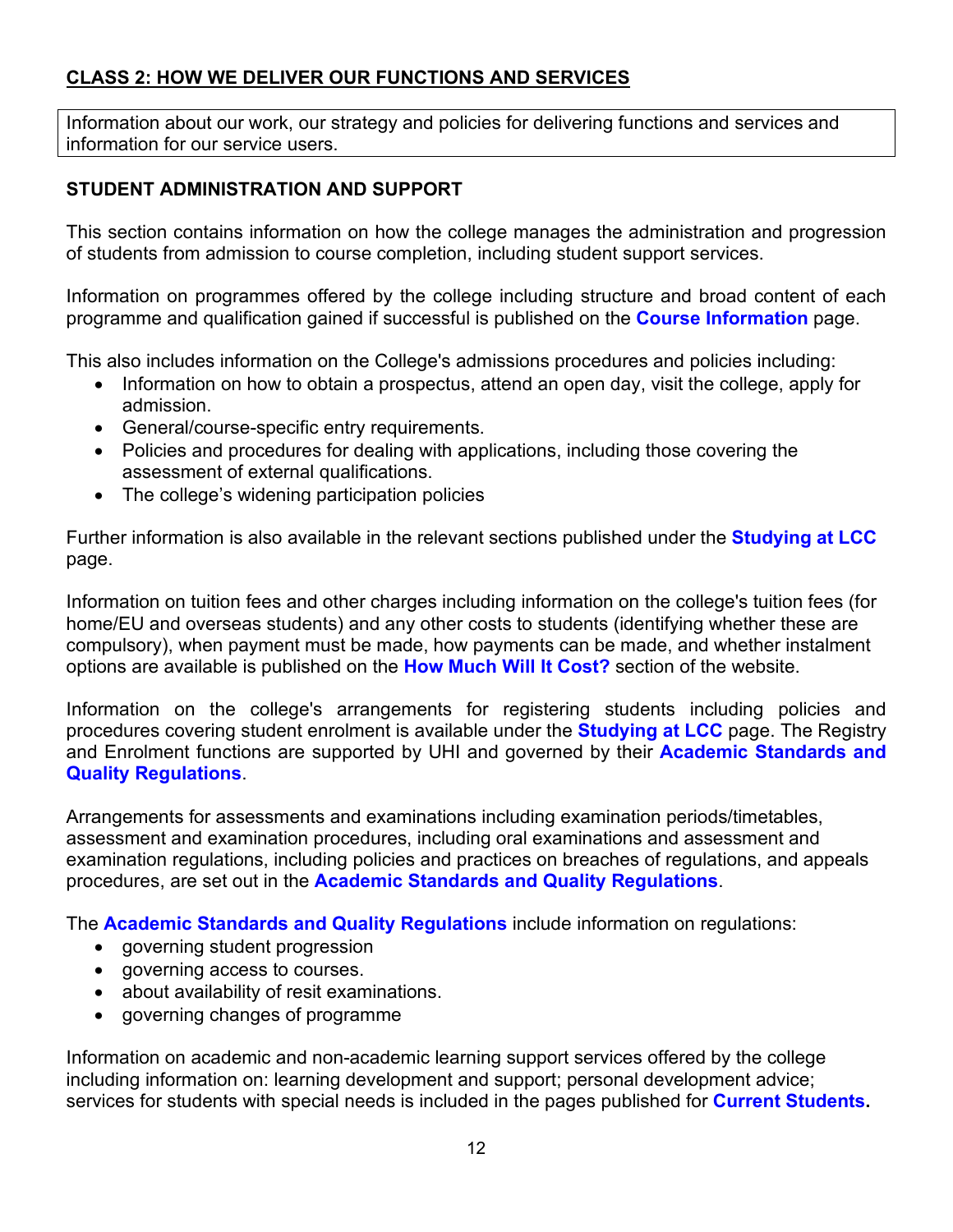For information on student liaison please see the website of the **[Highlands and Islands Students'](https://www.hisa.uhi.ac.uk/)  [Association](https://www.hisa.uhi.ac.uk/)** including sections on **[how the Association works](https://www.hisa.uhi.ac.uk/about/principles)**.

The material published on the **[Student Services](https://www.lews.uhi.ac.uk/students/student-services/)** page includes information on the:

- availability and range of the college's welfare and advice services
- college's chaplaincy services including information about support for staff and students belonging to different denominations and faiths
- medical support services provided by the college for students

Information on careers services, including availability, conditions of use and range of services offered by the college's careers service, including opening hours and location, is available under the 'Careers' section of the **[Student Services](https://www.lews.uhi.ac.uk/students/student-services/)** page

The College has no dedicated sports or recreational facilities, but Stornoway Sports Centre provides a range of activities which are available to students as well as to the general public. The Stornoway Golf Club is within the Lews Castle grounds and an all-weather football pitch and running track are within walking distance of the College.

Information on the college's policies on the collection, maintenance and use of personal information about students is included in the **[Records Management and Retention Policy and Procedures](https://www.lews.uhi.ac.uk/t4-media/one-web/lews/about-us/publications/LCCRMPJuly2017.pdf)**. This includes

• Policies and procedures covering the collection, checking, maintenance and disposal of data, management of the student records system itself, and allocation of responsibilities to staff; and arrangements for the provision of data to SQA, SFC, and other bodies with statutory rights to data.

The college's policies and procedures for disciplinary proceedings against students including code of student discipline and other policy and procedure documents, and internal and external appeals procedures, are set out in the **Students** section of the **[Policies and Procedures page](https://www.lews.uhi.ac.uk/about-us/publications-and-policies/)** on the College website.

Availability, conditions of use and range of accommodation services is set out on the **[Accommodation](https://www.lews.uhi.ac.uk/students/accommodation/)** page for students.

Information about awards ceremonies includes dates and details of ceremonies for the current academic year, attendance and ticketing information, academic dress information, costs, and information on photographic and video facilities is published on the college website when available.

Procedures for dealing with student complaints about the college are published on the **[Complaints](https://www.lews.uhi.ac.uk/about-us/complaints-handling)** page. This includes:

- Information on how to register a complaint.
- Procedural information on how complaints will be dealt with.
- Procedural information on any internal and external appeals mechanisms.

The website of the **[Highlands and Islands Students' Association](http://www.hisa.uhi.ac.uk/)** includes information on:

The legal and structural basis of the college's relationships with the Students Union/Association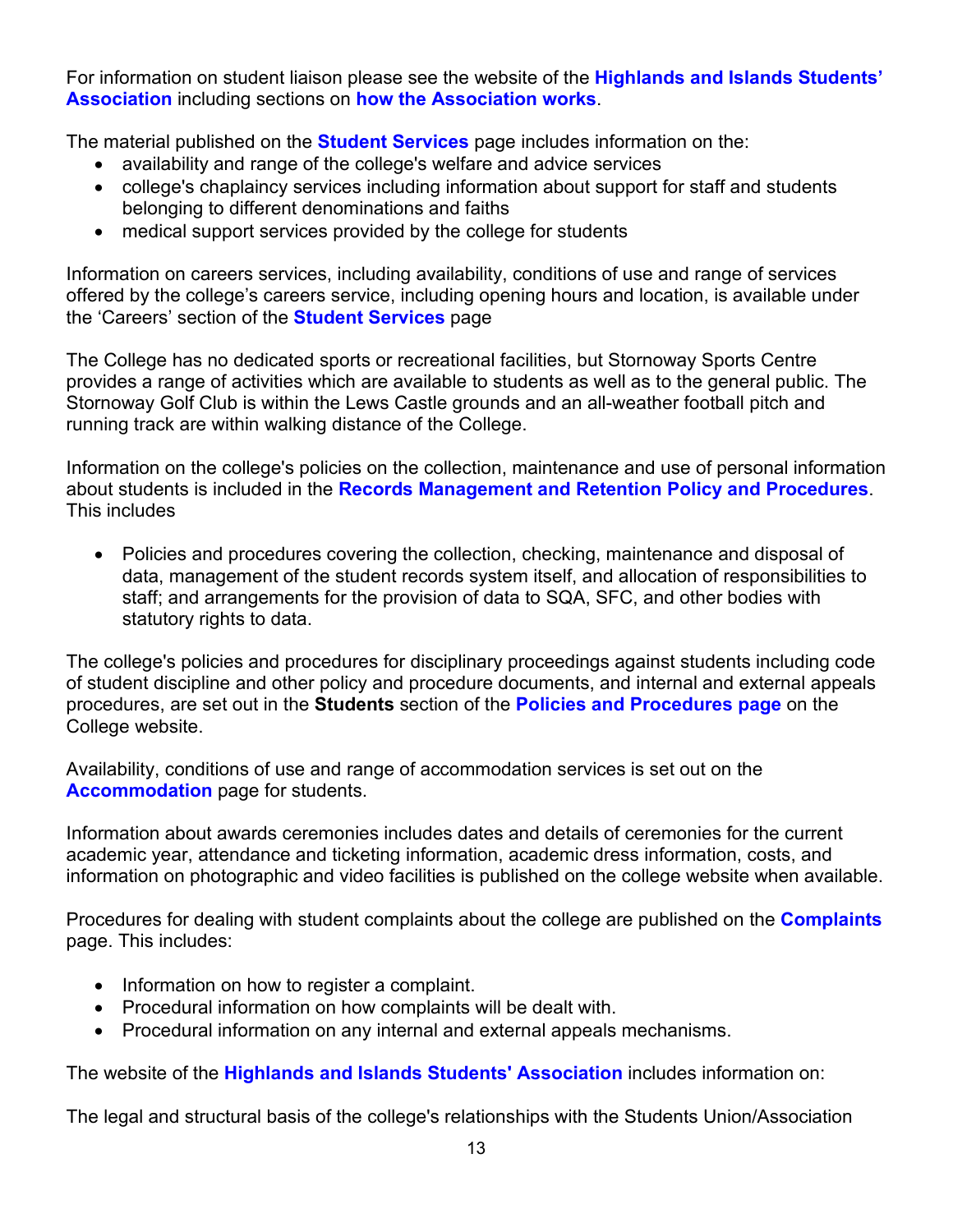- Agreements, protocols, etc governing the college's relationship with the Union
- Details of Union representation on institutional committees etc., and institutional representation on Union boards or committees
- Funding provided to the Union

Information on the operation and activities of the Students Union and other student clubs including

- Constitution, Code of Practice, List of Officers and any other related documents about the Students Union/Association
- Information about student clubs

# **TEACHING QUALITY**

Programme approval and monitoring arrangements are set out in the **[Academic Standards and](https://www.uhi.ac.uk/en/about-uhi/governance/policies-and-regulations/regulations/regulations-2019-20/)  [Quality Regulations](https://www.uhi.ac.uk/en/about-uhi/governance/policies-and-regulations/regulations/regulations-2019-20/)**. This includes:

- Programme specifications
- Statement of the respective roles, responsibilities and authority of bodies involved in programme approval and review
- Key outcomes of programme approval, and annual monitoring and review processes
- Periodic reports of departmental major programme reviews

Anonymous summary results of surveys of student satisfaction with Lews Castle College UHI are published on Internal Notice Boards and distributed by email. This includes for example student perceptions of:

- arrangements for academic support and guidance
- library services and IT support
- suitability of accommodation, equipment and facilities for teaching and learning
- quality of teaching and the range of teaching and learning methods
- assessment arrangements
- quality of pastoral support

For information on the following quality arrangements please contact Catherine Barron **[catherine.barron@uhi.ac.uk](mailto:catherine.barron@uhi.ac.uk)**:

- the nature of and duration of accreditation by professional, statutory or regulatory bodies, including accreditation and monitoring reports
- a description of courses where the college acts as an external examination body or validates the examinations and qualifications of others, including 'joint awards'; list of courses, description of validation procedures
- quality assurance assessments of the college's provision for example
	- o reports submitted to (and received from) external accreditation bodies relating to assessment of the college's provision
	- o reports from bodies such as SQA, Scottish Quality Management System (SQMS), Charter Mark, Investors in People
- institutional reviews including: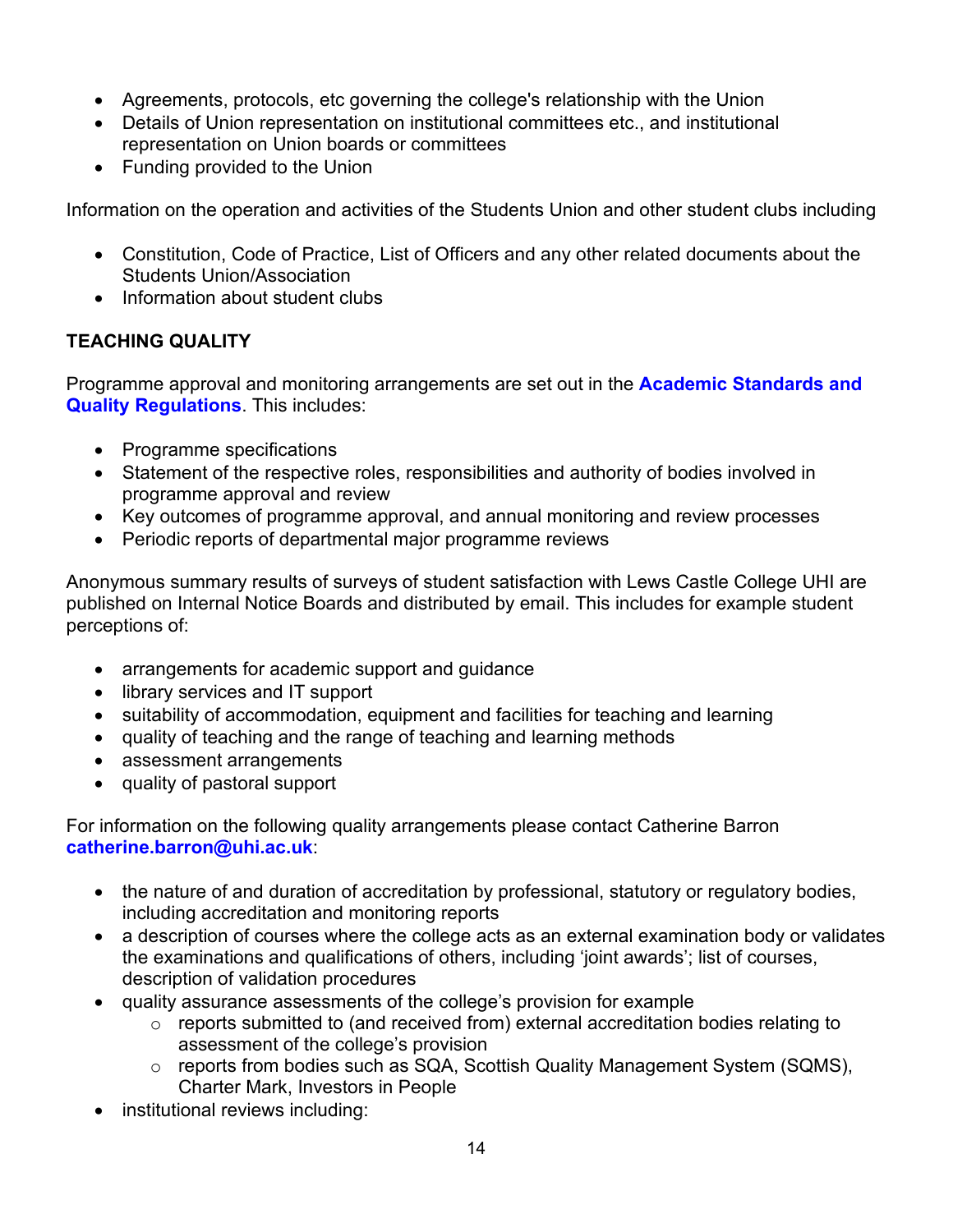- o summary of the findings and evidence presented to teams undertaking the college's own internal reviews of quality and standards
- o range of teaching methods used
- o availability and use of specialist equipment, other resources and materials to support teaching and learning
- $\circ$  staff access to professional development  $\circ$  peer observation and mentoring programm
- peer observation and mentoring programmes
- o use of external benchmarking and other comparators, both home and overseas.
- o involvement of external peers in the review method, their observations, and the action taken in response

#### **INFORMATION SERVICES**

Information on library services is published on the **[UHI Library](https://www.uhi.ac.uk/en/libraries/)** page. Information is also published about how to make use of **[LCC Library services](https://www.lews.uhi.ac.uk/library/)**.

This includes information on:

- availability and conditions of use of library facilities
- library catalogue if publicly available
- who can access systems and services and the facilities that they can access.
- opening hours of libraries.
- general rules and conditions of use (e.g. on smoking, drinking, eating, use of mobile phones; policies with regard to law such as copyright; use of national and/or external services.)

Information is published on our Learning Information (LIS) services on **[the LIS page](https://www.uhi.ac.uk/en/lis/)**. This includes information on:

- availability and conditions of use of computing facilities including
	- $\circ$  information about who can access systems and services and the facilities that they can access
	- $\circ$  opening hours of computing facilities
	- o general rules and conditions of use (e.g. on smoking, drinking, eating, use of mobile phones; policies with regard to law such as copyright; mail spamming/ bombing)
	- o computing code of practice
	- o use of national/external services
- details of logging, monitoring and procedures followed in case of breach of conditions of use should also be included here (e.g. RIPA).

The College currently has no separate strategy document covering high-level aims and strategies of information services units and definition of the service provided.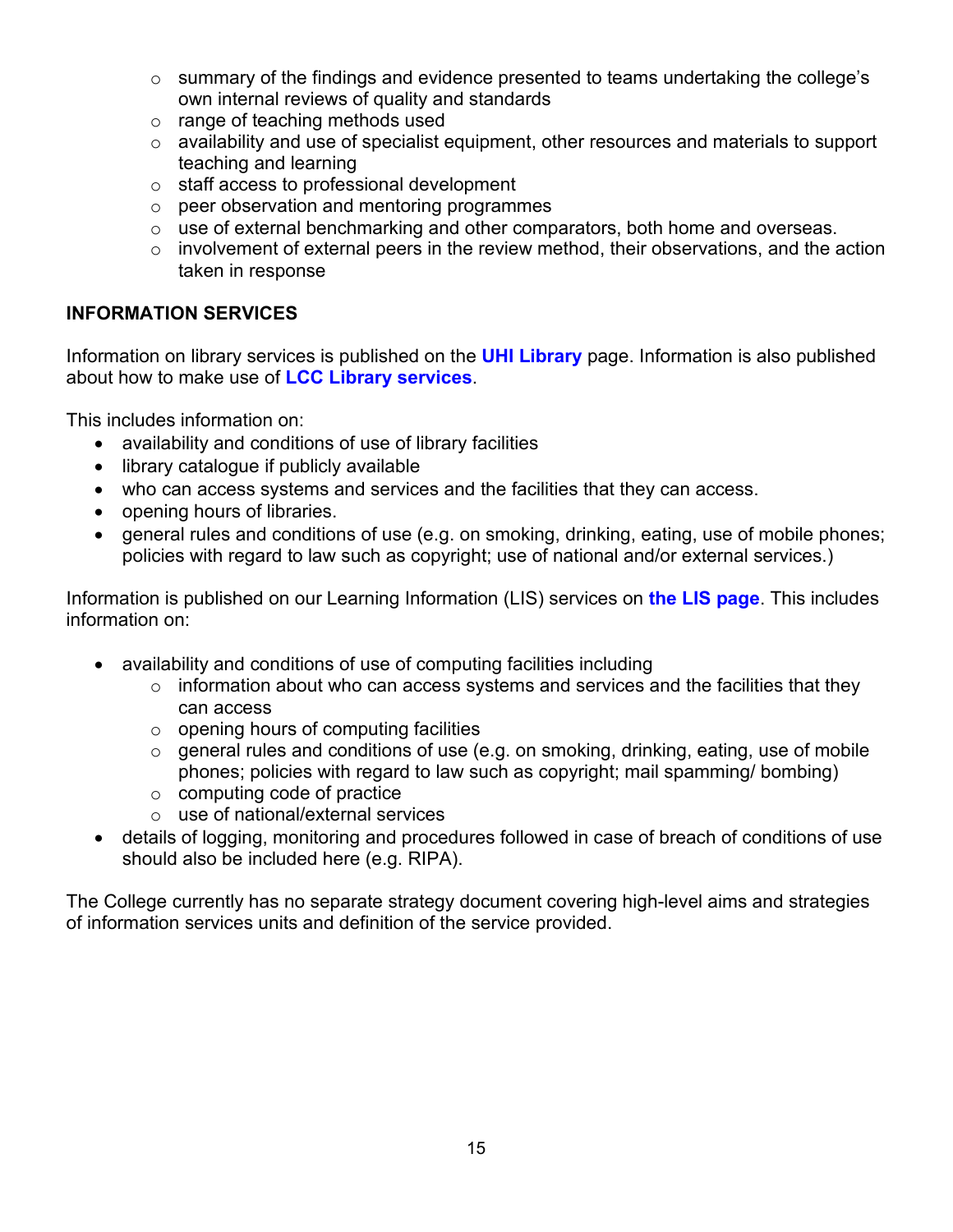## **CLASS 3: HOW WE TAKE DECISIONS AND WHAT WE HAVE DECIDED**

Information about the decisions we take, how we make decisions and how we involve others.

Minutes of the meetings of the Board of Management and its committees are published on the **[Board of Management minutes](https://www.lews.uhi.ac.uk/about-us/board-of-management/board-of-management-minutes/)** page.

Other information on the Board of management is on the **[Board of Management](https://www.lews.uhi.ac.uk/about-us/board-of-management/)** and **[Board](https://www.lews.uhi.ac.uk/about-us/board-of-management/board-publications/)  [Publications](https://www.lews.uhi.ac.uk/about-us/board-of-management/board-publications/)** pages including

- Committee memberships and remits
- Committee appointments procedures.
- Standing orders, codes of conduct and other papers describing operations of major committees.
- Calendar of meeting dates for Board of Management and other major committees

No separate information is published on public consultation and engagement strategies or reports of regulatory inspections, audits and investigations carried out by the College.

For any information on environmental impact studies and risk assessments which underpin decisions taken by the College, please see the **[Strategic Plan](https://www.lews.uhi.ac.uk/t4-media/one-web/lews/about-us/publications/Strategic-Plan-2018--23---English.pdf)**.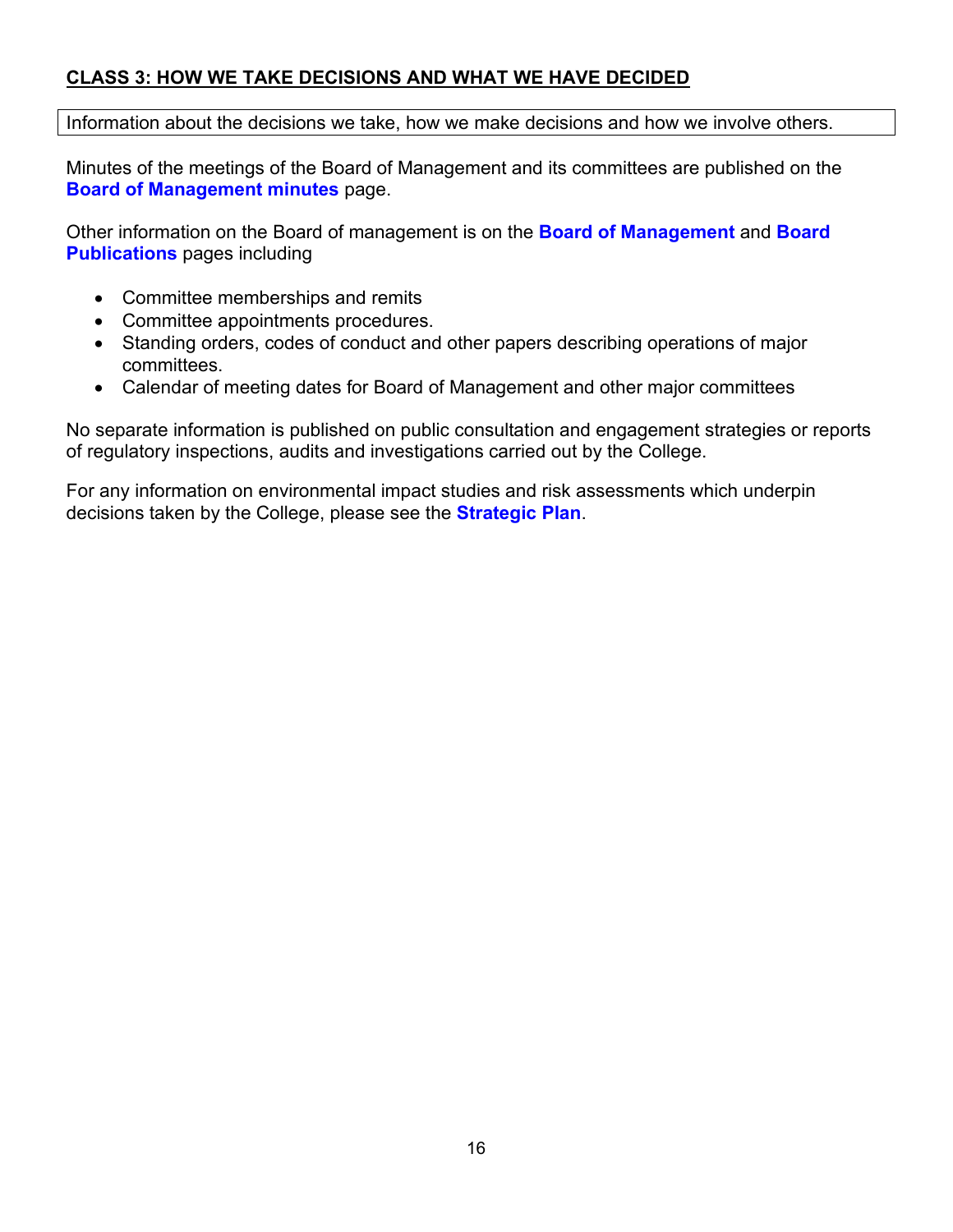# **CLASS 4: WHAT WE SPEND AND HOW WE SPEND IT**

Information about our strategy for, and management of, financial resources (in sufficient detail to explain how we plan to spend public money and what has actually been spent).

The Annual Accounts are published on the 'general' section of the **[Publications and Policies](https://www.lews.uhi.ac.uk/about-us/publications-and-policies/)** page.

Information on budgetary allocations may be available from Alasdair Macleod, Finance Manager [a.macleod@uhi.ac.uk](mailto:Alasdair%20Macleod%20%3ca.macleod@uhi.ac.uk%3e) or should be submitted as an FOI request, contact information above. Policies and procedures for making budgetary allocations are set out in the **[Financial](https://www.lews.uhi.ac.uk/t4-media/one-web/lews/about-us/publications/Financial_Regulations_2017_Final.pdf)  [Regulations](https://www.lews.uhi.ac.uk/t4-media/one-web/lews/about-us/publications/Financial_Regulations_2017_Final.pdf)**. The Financial Regulations include information on purchasing goods and services, and on reclaiming expenses.

The current insurance contract for Lews Castle College UHI is with Royal Sun Alliance, St Marks Court, Chart Way, Horsham, West Sussex, RH12 1XL. The policies include the following cover:

| <b>Employer's Liability</b> | £10,000,000 |
|-----------------------------|-------------|
| <b>Public Liability</b>     | £10,000,000 |
| <b>Products Liability</b>   | £10,000,000 |
| Business Interruption *     | £1,859,732  |
| Travel **                   | £250,000    |
| Buildings                   | £29,986,210 |
|                             |             |

Professional Indemnity £1,000,000

\*Business Interruption is £1,470,000 for net income, £250,000 for additional cost of working

\*\* Travel: £250,000 is the limit per person (i.e. an employee), tour operator liability is £5,000,000

The college has no institutional endowments and investments.

There are no current plans for use of major external capital and other sources of external funding e.g. information relating to external funding received by the college, e.g. European Social Fund, European Regional Development Fund

Policies and procedures in relation to expenses including senior staff / Board member expenses including travel, subsistence and accommodation are set out in the **[Staff Handbook](https://www.lews.uhi.ac.uk/t4-media/one-web/lews/about-us/publications/staff-handbook.pdf)**. Board members are not remunerated, other than expenses. For information on pay and grading structures, please see the Annual Accounts which are published on the 'general' section of the **[Publications and Policies](https://www.lews.uhi.ac.uk/about-us/publications-and-policies/)** page.

Lews Castle College UHI does not make any funding awards from its own resources.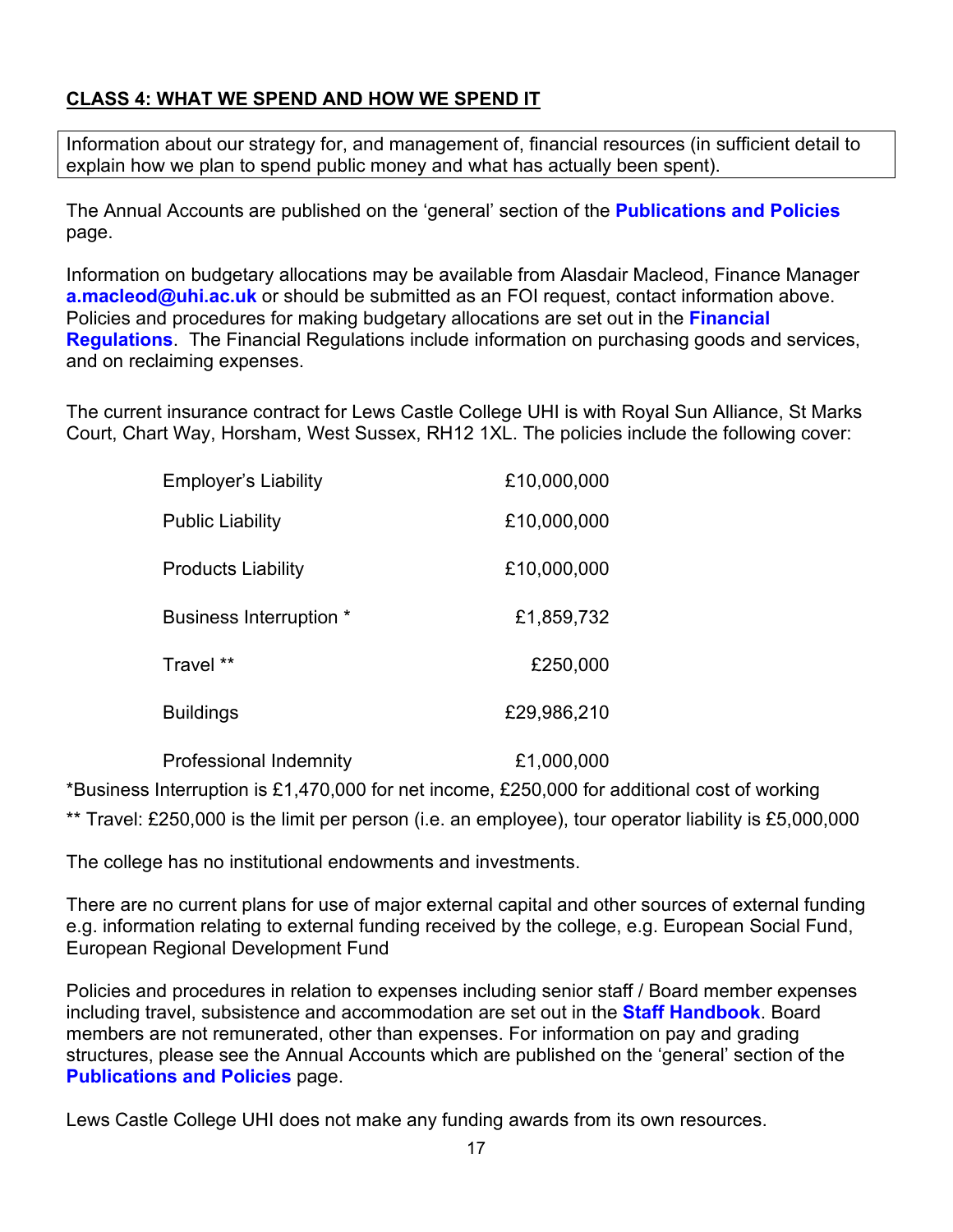## **CLASS 5: HOW WE MANAGE OUR HUMAN, PHYSICAL AND INFORMATION RESOURCES**

Information about how we manage the human, physical and information resources of the authority.

## **HUMAN RESOURCES**

Statistical information on staff is set out in the **[Mainstreaming Report and Equality Outcomes](https://www.lews.uhi.ac.uk/t4-media/one-web/lews/about-us/publications/Mainstreaming-and-Equality-Outcomes-Progress-Report-2019.pdf)**.

The **[Staff Handbook](https://www.lews.uhi.ac.uk/t4-media/one-web/lews/about-us/publications/staff-handbook.pdf)** contains information on policies, statements, procedures and guidelines relating to:

- recruitment
- performance management e.g. information on probation and appraisal arrangements
- promotion, re-grading and salary reviews
- disciplinary procedures and policies e.g.
	- $\circ$  harassment and bullying policy
	- o other Human Resources policies not covered by any other class, where disciplinary action may follow if breached
- grievance procedures and policies
- compliance with the Public Interest Disclosure Act
- Policies and procedures relating to the on-going development of staff
- Induction arrangements
- Access to internal and external training opportunities
- Facilities and services available to staff such as college cafeteria and staffroom

Information on pension arrangements for staff is as follows:

- The Scottish Teacher's Superannuation Scheme (STSS) applies for academic staff.
- The Local Government Pension Scheme (LGPS) for support staff.

Details of the funding valuations of pension schemes are available on request from the Principal and Chief Executive, Mr Iain Macmillan – Tel 01851 7700000 or e-mail at **[iain.macmillan@uhi.ac.uk](mailto:iain.macmillan@uhi.ac.uk)**.

Information on race equality policies as required under the Race Relations Amendment Act 2000 and Equality and diversity policies, statements, procedures, and guidelines are set out in the **[Mainstreaming Report and Equality Outcomes](https://www.lews.uhi.ac.uk/t4-media/one-web/lews/about-us/publications/Mainstreaming-and-Equality-Outcomes-Progress-Report-2019.pdf)** and **[Equality, Diversity and Inclusivity Policy](https://www.lews.uhi.ac.uk/t4-media/one-web/lews/about-us/publications/Equality,-Diversity-and-Inclusivity-Policy.pdf)**.

Employee relations structures and agreement reached with recognised trade unions and professional organisations are set out in the EIS Recognition Agreement.

## **PHYSICAL RESOURCES**

Lews Castle College UHI comprises 3 main properties: the main campus at Stornoway on the Isle of Lewis, and Centres at Lionacleit, Benbecula and at Castlebay on the Isle of Barra. The **[Estates](https://www.lews.uhi.ac.uk/t4-media/one-web/lews/about-us/publications/Estates-Strategy.pdf)  [Strategy is available here](https://www.lews.uhi.ac.uk/t4-media/one-web/lews/about-us/publications/Estates-Strategy.pdf)**.

For further information about:

- the College estate
- any plans for major changes, summary information about any construction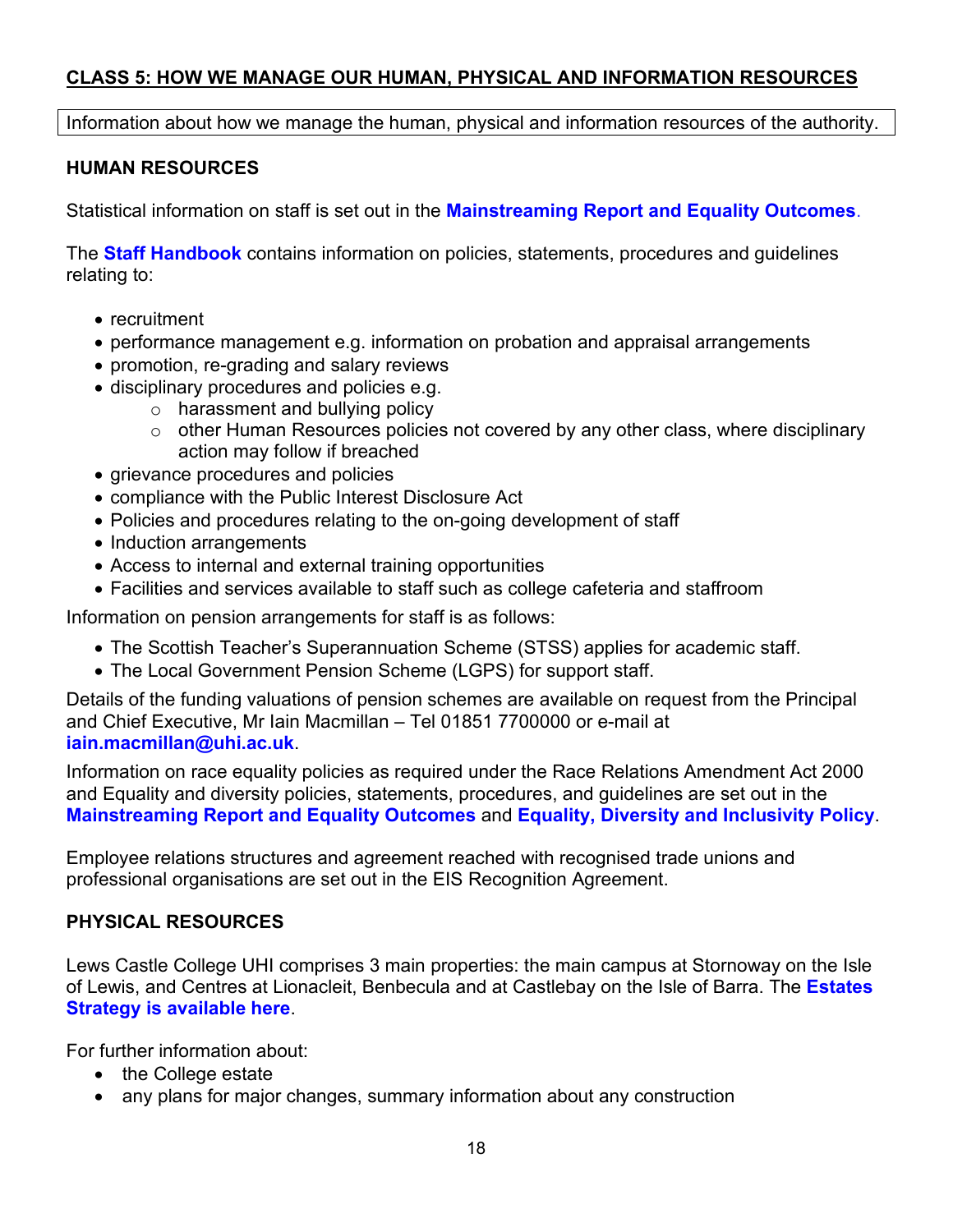- maintenance arrangements and policies for buildings and grounds including longterm/programmed maintenance arrangements and schedules
- performance indicators on major estates functions
- the college's environmental policies, practices and overview of their impact
	- o energy consumption
	- o recycling policies and arrangements
	- o transport policies and arrangements
	- $\circ$  information which is required to be published under environmental legislation

please contact the Freedom of Information Officer, contact information above.

## **INFORMATION RESOURCES**

The college's policy on the collection, maintenance and use of personal information about staff and policies and procedures covering the collection, checking, maintenance and disposal of data, management of the staff records system itself, and allocation of responsibilities to staff is set out in the **[Records Management and Retention Policy and](https://www.lews.uhi.ac.uk/t4-media/one-web/lews/about-us/publications/LCCRMPJuly2017.pdf) Procedures**.

Information about Data Protection is published in the College's **[Privacy Pages](https://www.lews.uhi.ac.uk/about-us/privacy/)** including the **[Data](https://www.lews.uhi.ac.uk/t4-media/one-web/lews/about-us/foi/LCC-UHI-Data-Protection-Policy.pdf)  [Protection Policy](https://www.lews.uhi.ac.uk/t4-media/one-web/lews/about-us/foi/LCC-UHI-Data-Protection-Policy.pdf)**, statement on **[how to make a Subject Access Request](https://www.lews.uhi.ac.uk/about-us/privacy/)**, and **[Privacy Notices](https://www.lews.uhi.ac.uk/about-us/privacy/privacy-notices/)** in relation to the main subject groups (staff, students, members of the public).

The **[Records Management and Retention Policy and Procedures](https://www.lews.uhi.ac.uk/t4-media/one-web/lews/about-us/publications/LCCRMPJuly2017.pdf)** set out the records management policy, including records retention schedule, and information governance/asset management policies and procedures.

There is no separate information on knowledge management policies and procedures.

Statistical information published by the College is available on the **[Publications and Policies](https://www.lews.uhi.ac.uk/about-us/publications-and-policies/)** page.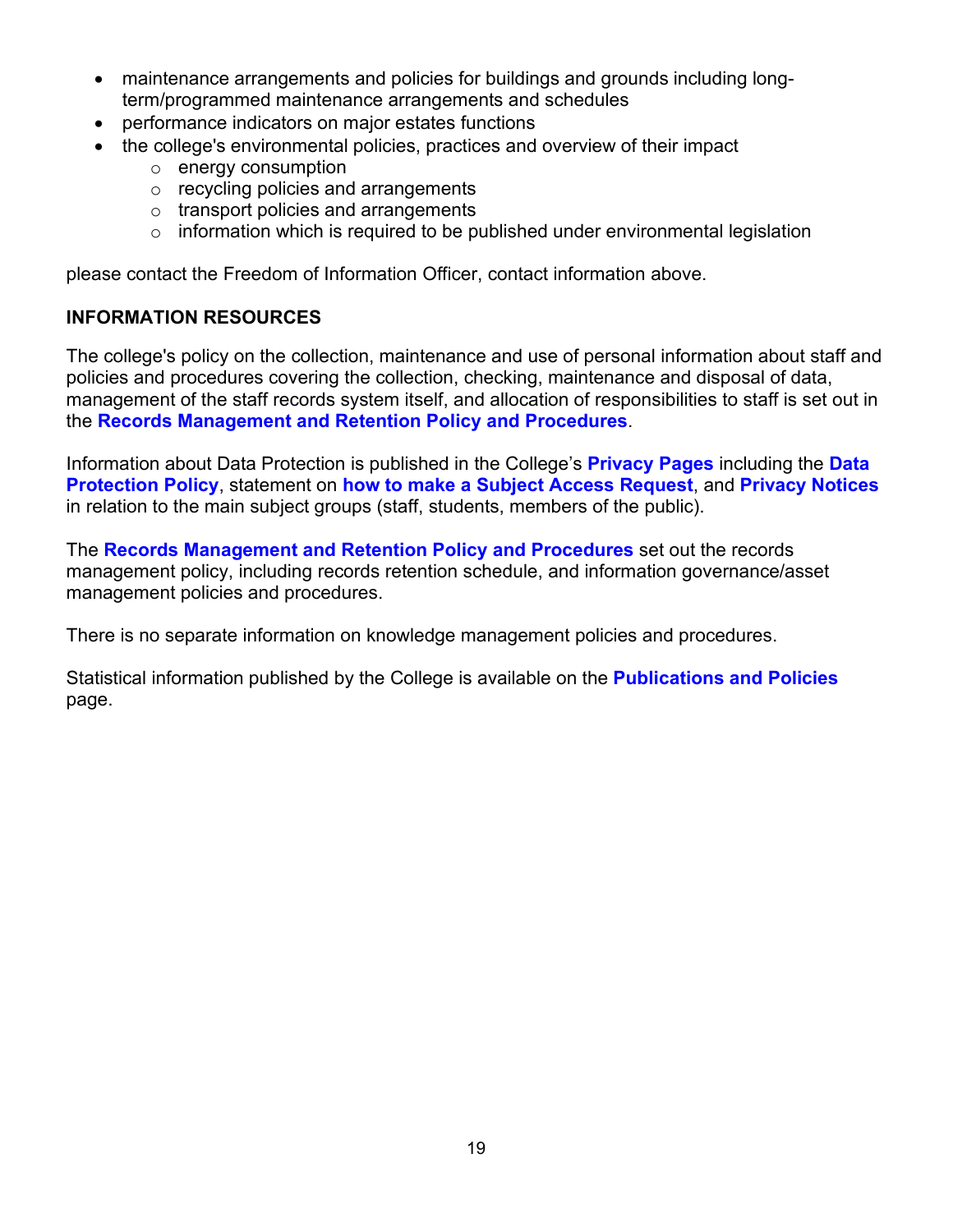#### **CLASS 6: HOW WE PROCURE GOODS AND SERVICES FROM EXTERNAL PROVIDERS**

Information about how we procure goods and services, and our contracts with external providers.

Information on procurement is set out in the **[Procurement Strategy](https://www.lews.uhi.ac.uk/t4-media/one-web/lews/about-us/publications/LCC-Procurement-Strategy-19-23.pdf)** and **[Procurement Terms and](https://www.lews.uhi.ac.uk/t4-media/one-web/lews/about-us/publications/LCCStandardProcurementTerms_Conditions.pdf)  [Conditions](https://www.lews.uhi.ac.uk/t4-media/one-web/lews/about-us/publications/LCCStandardProcurementTerms_Conditions.pdf)**

The contact point for procurement and purchasing information is Alasdair Macleod, Finance Manager **[a.macleod@uhi.ac.uk](mailto:Alasdair%20Macleod%20%3ca.macleod@uhi.ac.uk%3e)**

Information about potential significant procurement exercises (ie those subject to formal EU procurement processes) in the following 12 months, will be made available as required by EU legislation. For tender notices and contract award notices see the **[Public Contract Scotland](https://www.publiccontractsscotland.gov.uk/) [website](https://www.publiccontractsscotland.gov.uk/)**.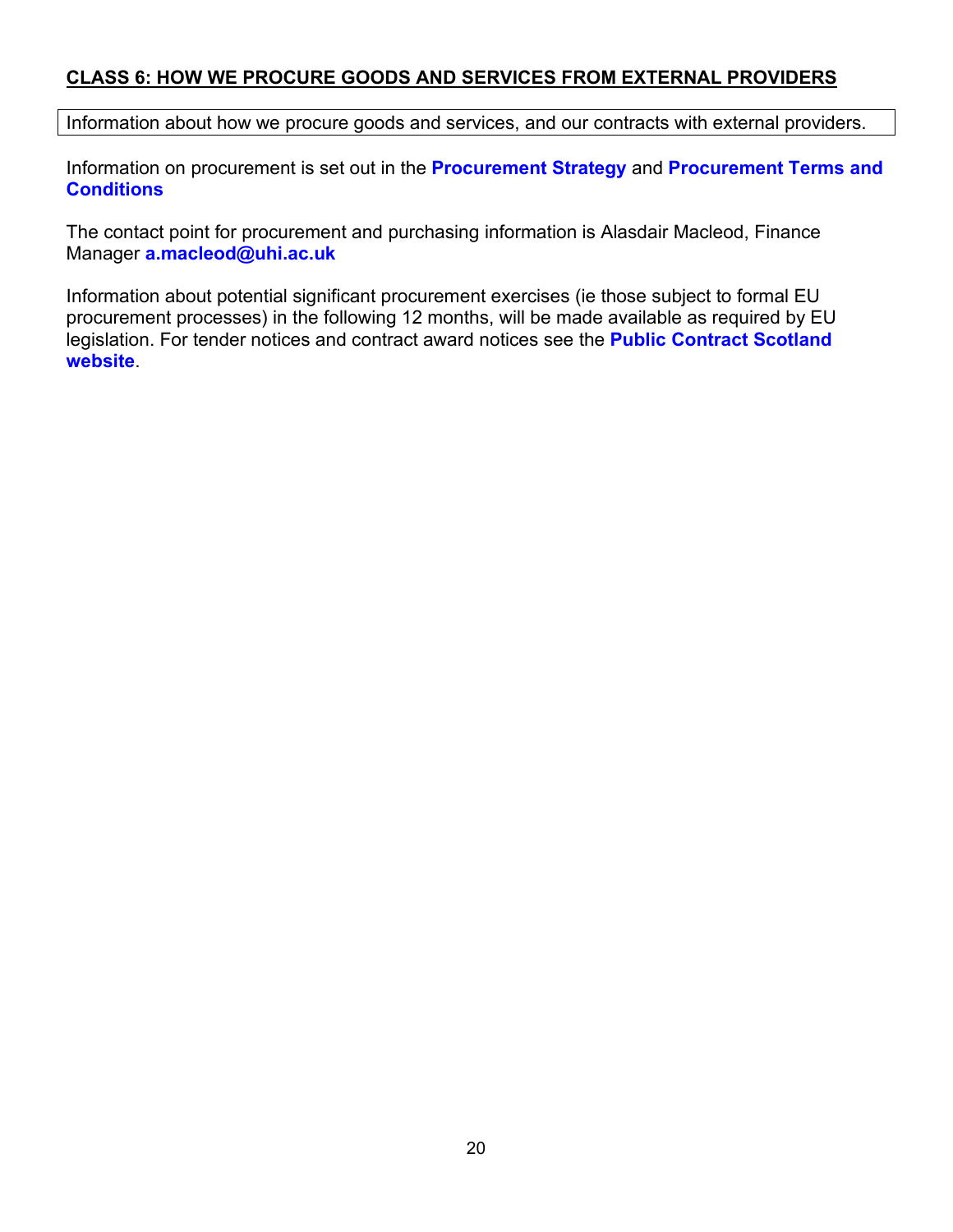## **CLASS 7: HOW WE ARE PERFORMING**

Information about how we perform as an organisation, and how well we deliver our functions and services.

Information on performance is published in the 'performance' section of the **[Publications and](https://www.lews.uhi.ac.uk/about-us/publications-and-policies/)  [Policies](https://www.lews.uhi.ac.uk/about-us/publications-and-policies/)** page.

Performance against indicators is reported annually to the Scottish Funding Council. They publish information on the performance of the college sector on their **[Publications and Statistics](http://www.sfc.ac.uk/publications-statistics/publications-statistics.aspx)** page.

The College's Annual Accounts are published in the 'general' section of the **[Publications and](https://www.lews.uhi.ac.uk/about-us/publications-and-policies/)  [Policies](https://www.lews.uhi.ac.uk/about-us/publications-and-policies/)** page.

Performance in relation to equal opportunities are published in the **[Mainstreaming Report and](https://www.lews.uhi.ac.uk/t4-media/one-web/lews/about-us/publications/Mainstreaming-and-Equality-Outcomes-Progress-Report-2019.pdf)  [Equality Outcomes](https://www.lews.uhi.ac.uk/t4-media/one-web/lews/about-us/publications/Mainstreaming-and-Equality-Outcomes-Progress-Report-2019.pdf)**.

EPC Certificates for the College's 3 relevant buildings have been obtained and are displayed as required by the legislation.